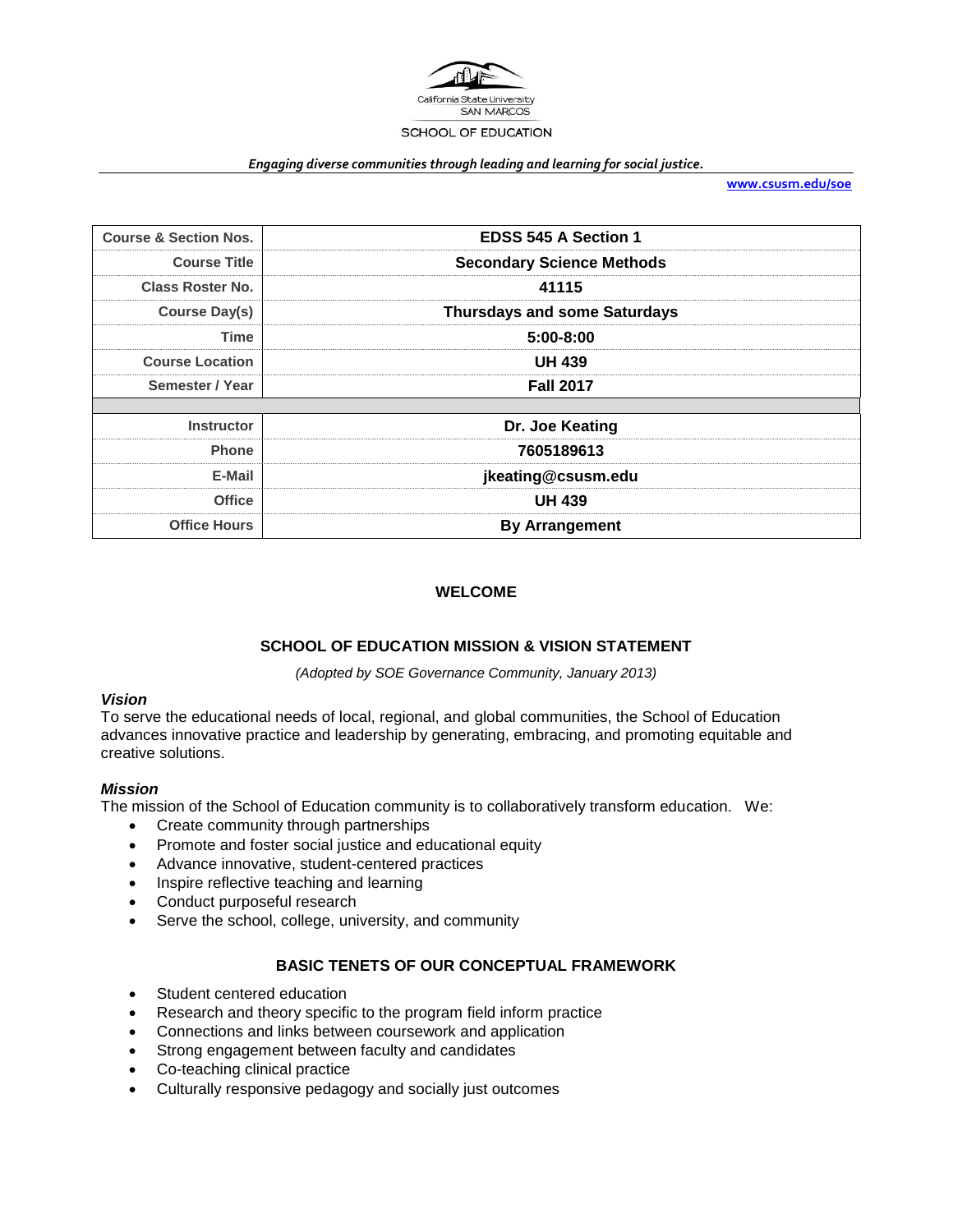# **TABLE OF CONTENTS**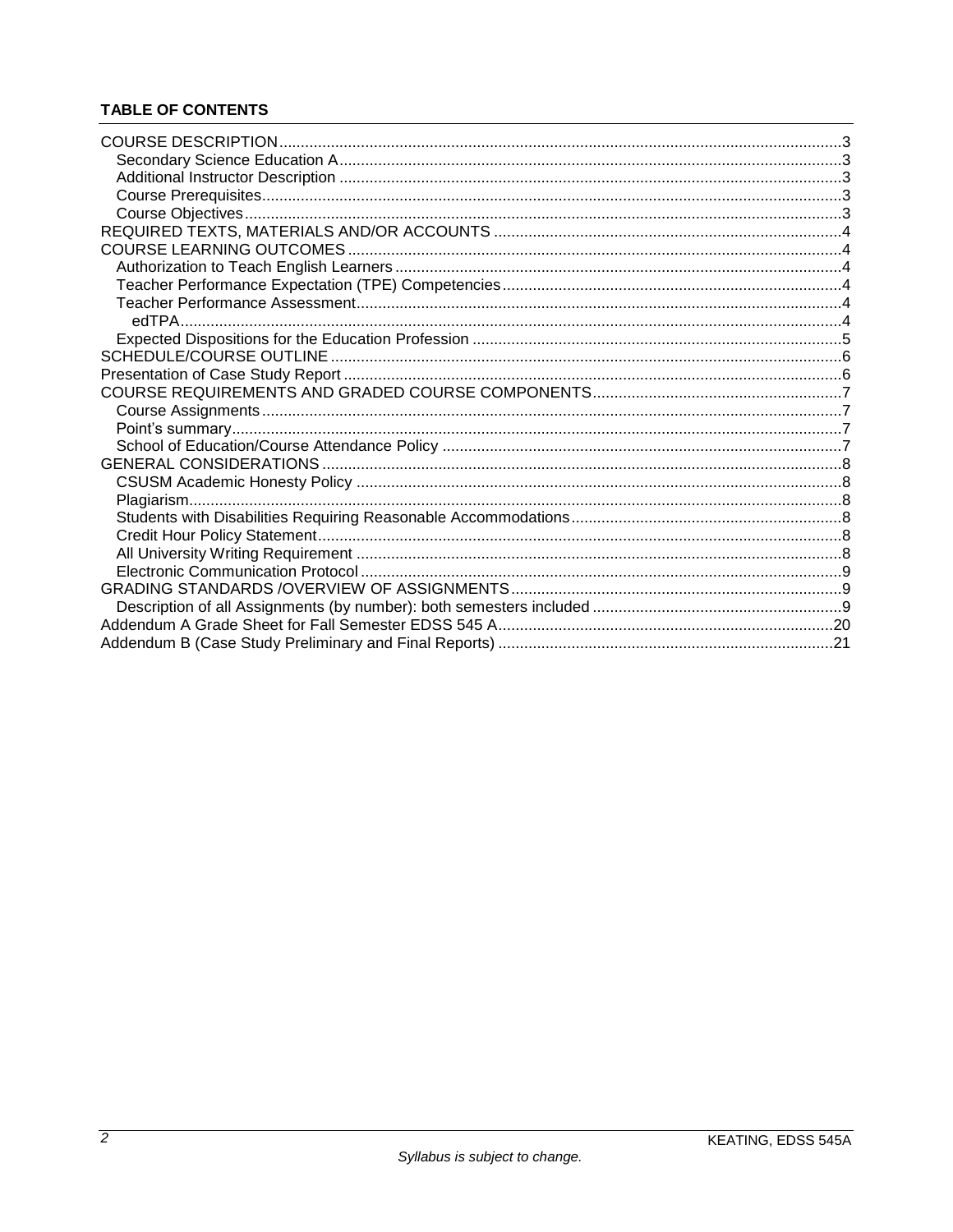# **COURSE DESCRIPTION**

# <span id="page-2-1"></span><span id="page-2-0"></span>**Secondary Science Education A**

Focuses on developing and understanding of theory, methodology, and assessment of Science in integrated and inclusive secondary classrooms: Part A.

# <span id="page-2-2"></span>**Additional Instructor Description**

This course will be held both fall and spring semesters for a total of 4 credits (approximately 30 contact hours per semester, 2 credits per semester). It fulfills the requirement for a methods course for all Single Subject (Secondary) Science credential students. Upon completion of this course, the preservice teacher will be able to formulate a basis to teach standards based science course in the secondary school in a manner that is exciting, creative and rigorous. To accomplish this, the candidate will formulate a personal framework of science education based on both a historical/philosophical perspective as well as from knowledge of the state and national frameworks and other reform documents. Using this knowledge as a framework, he (she) will learn to apply multiple strategies and resources for the development of unit plans, instructional delivery and assessments that utilize a student-centered, inquiry (problem-solving) and community based approach to the teaching of science for all students. This should be in evidence during Clinical Practice 1 and 2 as part of the required Teacher Performance Assessments (TPA). **Classes will consist of formal class meetings, field trips, video conferences and independent study totaling approximately 20 seminars @ 10 seminars per semester @ 3.0 hrs.each**

### <span id="page-2-3"></span>**Course Prerequisites**

Admission to the Single Subject Program or pursuit of a single subject Science add-on credential (by permission) is required to enroll in this course as well as EDUC 350, EDUC 364, & EDUC 422 or equivalent.

### <span id="page-2-4"></span>**Course Objectives**

1) The teacher candidate will be able to apply **the major concepts of frameworks and standards in Science Education** to their curriculum based on the California Frameworks in Science, the Next Generation Science Standards (NGSS) as well as the general recommendations for science education indicated by international studies such as Tests of International Science and Math Study (TIMSS);

2) The teacher candidate will be able to understand what is learned from the **general history, ethics and philosophy of science education** in the United States and how it might apply to current educational practice;

3) The teacher candidate will understand and be able to **integrate a variety of diverse resources**  appropriate for science education including texts, lab manuals, equipment, technologies and both informal and formal community related resources;

4) The teacher candidate will be able to apply to the curriculum and their students the **major concepts of safe and effective science teaching and learning** to laboratory and general classroom practices;

5) The teacher candidate will be able to effectively **implement the major teacher strategies considered best practices in Science education** such as interactive expository teaching; inquiry-based learning; openended laboratory experiences; integrating technology; teaching from argumentation and the integration of community/ field resources (internships, service-learning and school to career);

6) The teacher candidate will be able to appropriately integrate a range of strategies for the integration of a variety of **diverse assessments** including both formative/summative that can be authentic or traditional; 7) The teacher candidate will be able to apply the protocols and learning strategies required in **science** 

**inquiry-based enrichment activities** such as Science Olympiad, Odyssey of the Mind, Invention Convention, FIRST and Science Fair that extend beyond the standard curriculum;

8) The teacher candidate will be able to demonstrate their ability to **integrate the sciences as well as other disciplines** into the standard science curriculum (interdisciplinary curriculum) as a major tenet of NGSS; 9) The teacher candidate will be able to **include all students in the curriculum** by applying the major curricular and pedagogical strategies for teaching multicultural, multilingual students (SDAIE/ELL); 10) The teacher candidate will be able to identify issues involved in the teaching and learning of science and apply **teacher-led research designs (action research)** for the ongoing purpose of improving practice.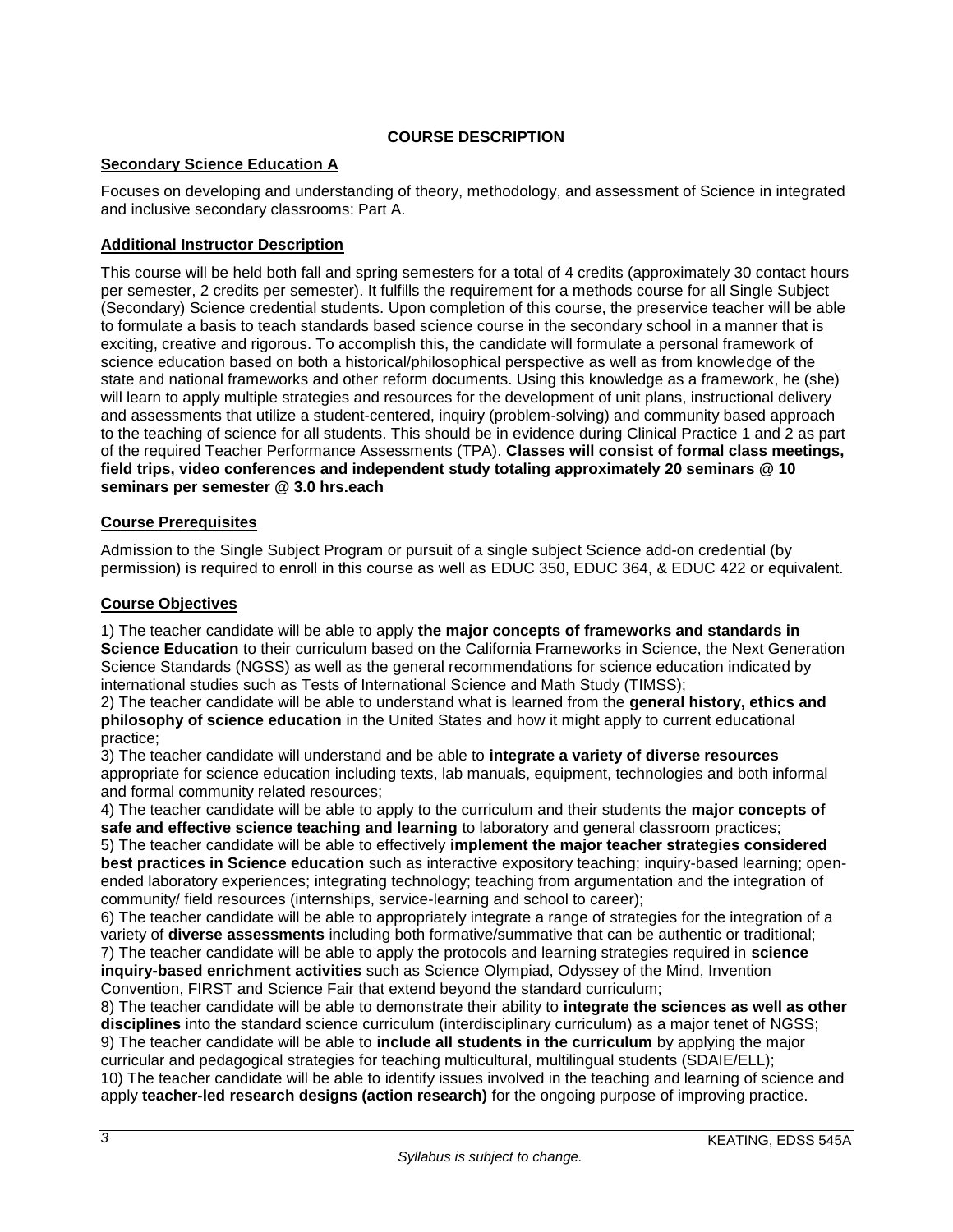# **REQUIRED TEXTS, MATERIALS AND/OR ACCOUNTS**

<span id="page-3-0"></span>*Science Instruction in the Middle and High School (*Chiappetta and Koballa) (2014 8th Edition) + Video Analysis of Classroom Teaching (see CSUSM bookstore).

*Use of Discrepant Events for K-12 Science Teachers* (Aztec Press /University Bookstore), (Keating Customized text)

Flinn Scientific<http://www.flinnsci.com/teacher-resources/safety/general-laboratory-safety.aspx> California Science Safety Manual for K-12 Schools (2012)

<http://www.cde.ca.gov/pd/ca/sc/documents/scisafebk2012.pdf>

Next Generation Science Standards (NGSS): Overview and Conceptual Shifts and Complete **Standards** 

<http://www.nextgenscience.org/next-generation-science-standards>

<http://www.nextgenscience.org/sites/ngss/files/NGSS%20DCI%20Combined%2011.6.13.pdf> CA/NGSS Clarifications/Examples

<http://www.cde.ca.gov/pd/ca/sc/ngssstandards.asp>

NGSS Sample Science Unit= [http://www.nextgenscience.org/sites/ngss/files/HS-](http://www.nextgenscience.org/sites/ngss/files/HS-LS_Bee_Colony_version2.pdf)

[LS\\_Bee\\_Colony\\_version2.pdf](http://www.nextgenscience.org/sites/ngss/files/HS-LS_Bee_Colony_version2.pdf)

Online resource: EDMODO (details to be discussed in class)

# **COURSE LEARNING OUTCOMES**

<span id="page-3-1"></span>These objectives will be measured (by utilizing rubrics) through the successful application of the concepts during the completion of specific assignments (see descriptions). Prior to completing the assignments, students will be presented with opportunities to discuss effective models and examples, using texts and other readings and through discussions both in-class and EDMODO (blog). The expectation is that they will successfully and seamlessly be able to integrate these applications in clinical practice 1 and 2 (as measured by supervisor's observation as indicated in the teacher performance applications (TPA). These are the Course Learning Outcomes (CLO's)

# <span id="page-3-2"></span>**Authorization to Teach English Learners**

This credential program has been specifically designed to prepare teachers for the diversity of languages often encountered in California public school classrooms. The authorization to teach English learners is met through the infusion of content and experiences within the credential program, as well as additional coursework. Candidates successfully completing this program receive a credential with authorization to teach English learners. *(Approved by CCTC in SB 2042 Program Standards, August 02)*

# <span id="page-3-3"></span>**Teacher Performance Expectation (TPE) Competencies**

The course objectives, assignments, and assessments have been aligned with the CTC standards for (Single Subject, Multiple Subject, Special Education, etc.) Credential. This course is designed to help teachers seeking a California teaching credential to develop the skills, knowledge, and attitudes necessary to assist schools and district in implementing effective programs for all students. The successful candidate will be able to merge theory and practice in order to realize a comprehensive and extensive educational program for all students.

# <span id="page-3-4"></span>**Teacher Performance Assessment**

Beginning July 1, 2008 all California credential candidates must successfully complete a state-approved Teacher Performance Assessment (TPA), as part of the credential program of preparation. During the 2017- 18 academic year the CSUSM credential programs will use either the edTPA (Educative Teacher Performance Assessment).

# <span id="page-3-5"></span>**edTPA**

Beginning in fall 2015, for newly entering initial candidates, the CSUSM assessment system is the edTPA. To assist with your successful completion of the edTPA, a capstone class is part of your curriculum. In this class edTPA related questions and logistical concerns are addressed. Additional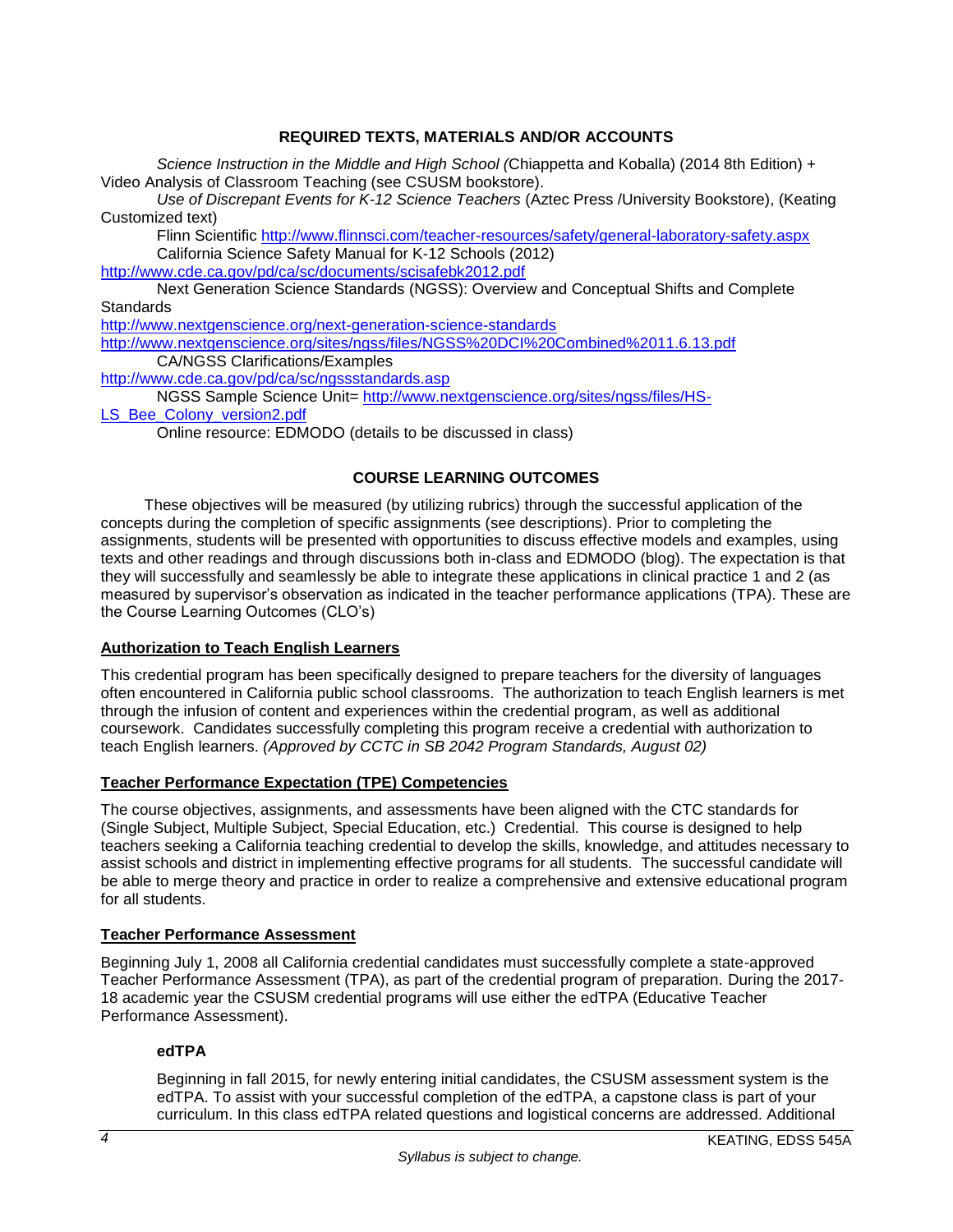support materials are available on the edTPA website: [http://www.edtpa.com/PageView.aspx?f=GEN\\_Candidates.html](http://www.edtpa.com/PageView.aspx?f=GEN_Candidates.html)

Additionally, to support your success in your credential program and with TPA, SOE classes use common pedagogical language, lesson plans (lesson designs), and unit plans (unit designs).

# <span id="page-4-0"></span>**Expected Dispositions for the Education Profession**

Education is a profession that has, at its core, certain dispositional attributes that must be acquired and developed. Teaching and working with learners of all ages requires not only specific content knowledge and pedagogical skills, but also positive attitudes about multiple dimensions of the profession. The School of Education has identified six dispositions that must be evident in teacher candidates: social justice and equity, collaboration, critical thinking, professional ethics, reflective teaching and learning, and life-long learning. These dispositions have observable actions that will be assessed throughout the preparation program. For each dispositional element, there are three levels of performance - *unacceptable*, *initial target*, and *advanced target*. The description and rubric for the three levels of performance offer measurable behaviors and examples.

The assessment is designed to provide candidates with ongoing feedback for their growth in professional dispositions and includes a self-assessment by the candidate. The dispositions and rubric are presented, explained and assessed in one or more designated courses in each program as well as in clinical practice. Based upon assessment feedback candidates will compose a reflection that becomes part of the candidate's Teaching Performance Expectation portfolio. Candidates are expected to meet the level of *initial target* during the program.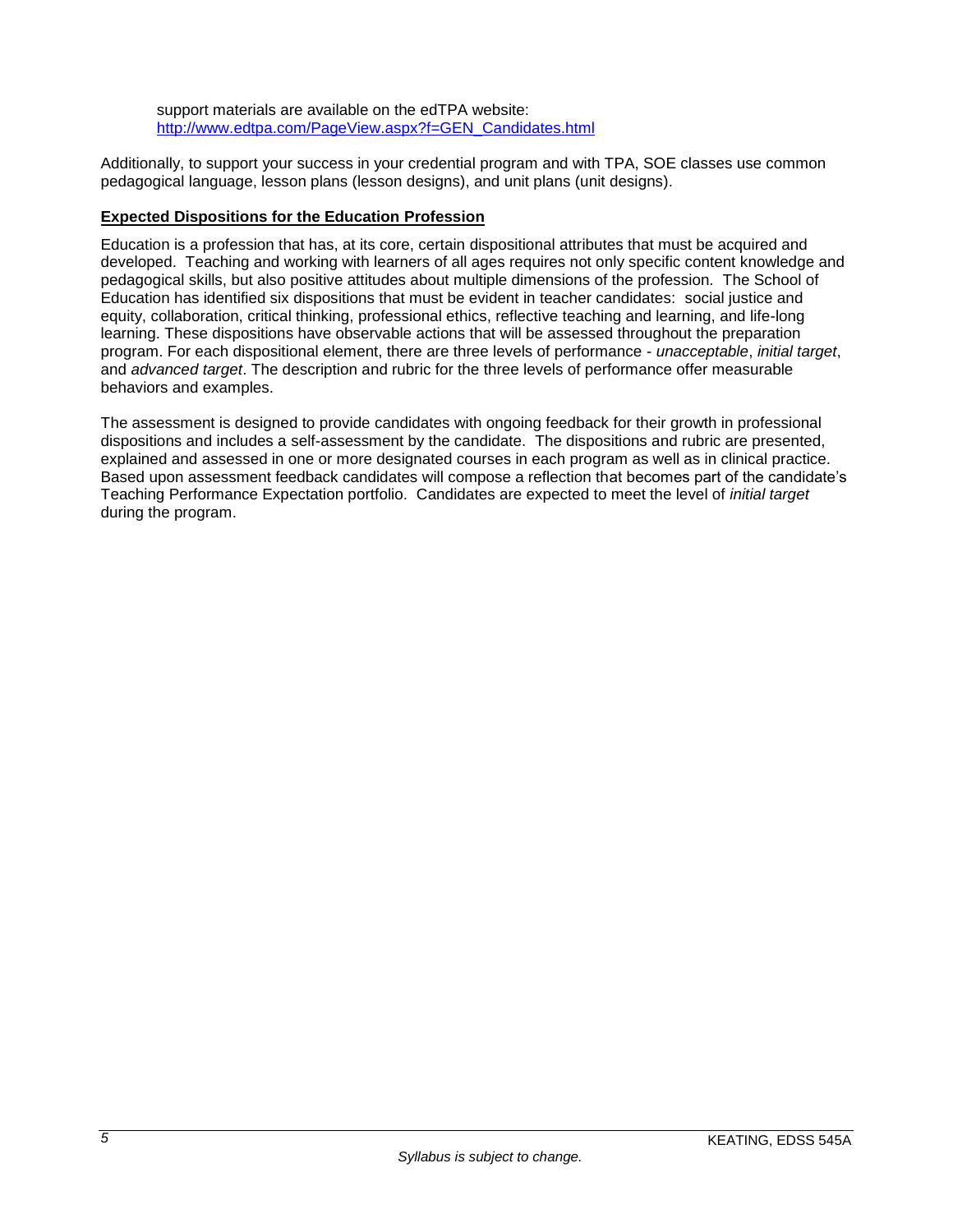# <span id="page-5-1"></span>**SCHEDULE/COURSE OUTLINE**

<span id="page-5-0"></span>

| Date                  | <b>Topic</b>                              | <b>Assignment (if any)</b>                         | Due Date                  |
|-----------------------|-------------------------------------------|----------------------------------------------------|---------------------------|
| Session 1<br>9/27/17  | Introduction to Science<br>Teaching       | <b>Textbook and NGSS Standards</b>                 | September 27 or<br>before |
| Session 2<br>9/28/17  |                                           | "                                                  | September 28              |
| Session 3<br>9/30/17  | Inquiry Based Teaching                    | DE and Open Ended Experiments                      | September 30              |
| Session 4<br>9/30/17  | $\epsilon$                                | "                                                  | September 30              |
| Session 5<br>10/4//17 | Observation of Science<br>Teaching        | Case Study Problem Identification/Obs.<br>Report   | October 4                 |
| Session 6<br>10/19/17 | Case Study Baseline Data                  | DE Presentations/Baseline Data                     | October 19                |
| Session 7<br>TBA      | Independent Study on Science<br>Teaching  | Final Report of independent study                  | <b>TBA</b>                |
| Session 8<br>11/9/17  | <b>Inquiry Based Teaching</b>             | DE Presentations/Reading Reflections               | November 9                |
| Session 9<br>11/30/17 | Safety in the Science<br>Classroom        | Science Safety Plan presentation                   | November 30               |
| Session               | Data analysis and Report on<br>Case Study | <b>PRESENTATION OF CASE STUDY</b><br><b>REPORT</b> | December 14               |
| 12/14/17              |                                           |                                                    |                           |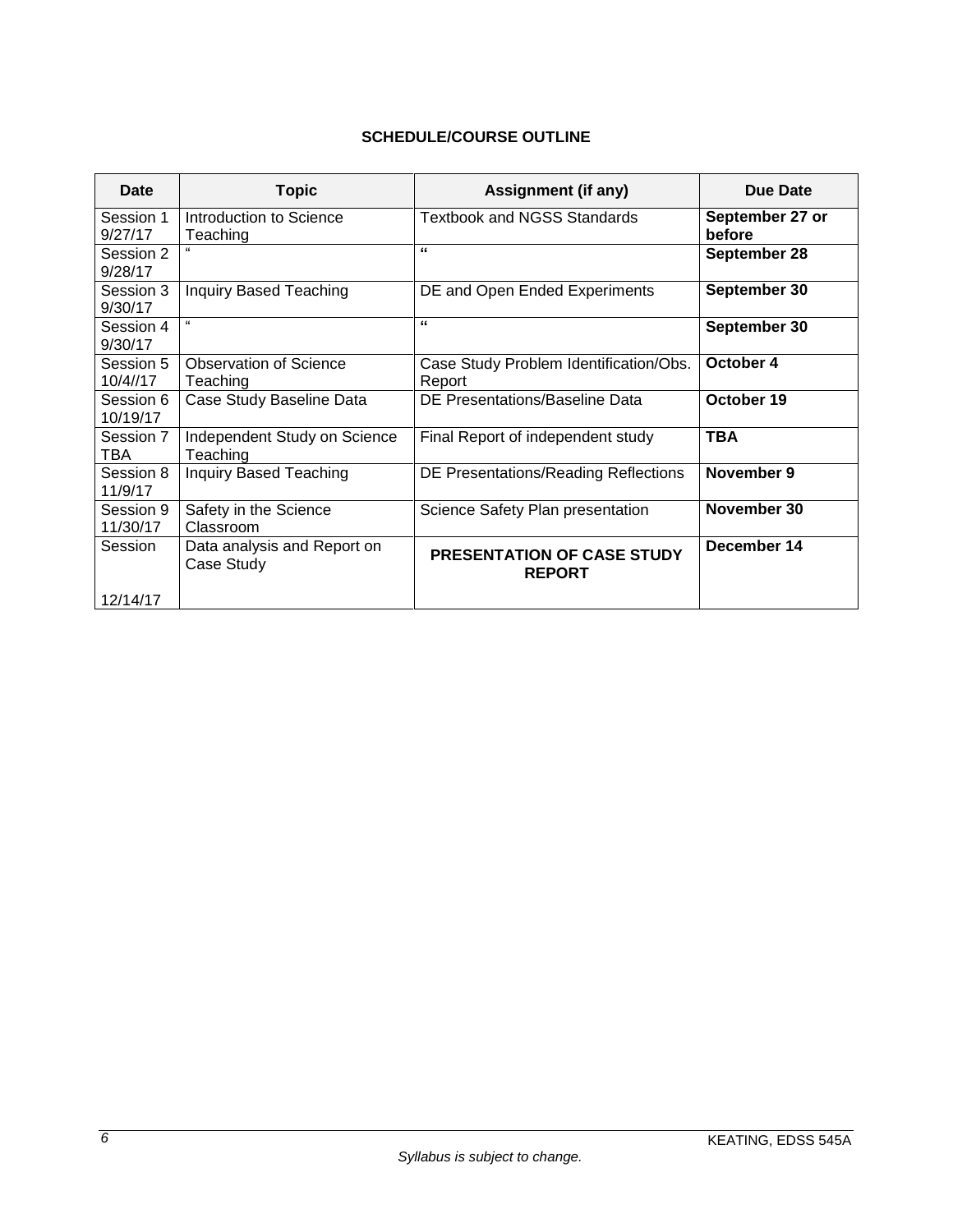# **COURSE REQUIREMENTS AND GRADED COURSE COMPONENTS**

# <span id="page-6-1"></span><span id="page-6-0"></span>**Course Assignments**

The Assignments and point value for both semesters are listed in numerical order and described in more detail in the following section "Description of all assignments".

The final grade for EDSS 545 A/B with be the % of total points earned that semester converted to a letter grade (93-100=A; 90-92=A-; 83-89=B; 80-82=B- etc.) **Assignments are due on time and will not be** 

**accepted late unless there are extenuating circumstances**. Assignments that are used in the Spring only \* are indicated with an asterisk.

\*\*\*1) Attendance/participation **both semesters** (5 pt. per class) (50 pts.)

- \*\*\*2) Sci. Methods Text Readings/Prompts (6pts)/Responses (3 pts)/Video responses (9pt)
- \* 3) A/B/C Jigsaw of Next Generation Science Standards (NGSS) (30 pts)
- \*\* 4) Evaluation of best practices for education technology tools (I-Pads/I-Phones) and software (10 pts)
- \*\* 5) Evaluation of Science Internet sites (10 pts)
- \* 6) A/ B Inquiry---Discrepant event reflection (5pts.)/ Presentation(s) (25pts) (30 pts)
- \*\* 7) Applying Action Research by comparing SDAIE to Traditional Labs (35pts)
- \* 8) Development of an outline for a Personal Plan for Science Safety (10 pts)
- \* 9) Observation of science lesson(s) (15 pts.)
- \*\* 10) Enrichment and extracurriculum science programs (40 pts)
- **\*\*** 11) Book Report on high interest science book (10 pts.)
- **\*\*\***12) Open ended/independent science study **both semesters** (10 pts)
- \*\* 13) Strategies for implementing field trips at the high school level (Safari Park/CRB) = (20 pts)
- \*\* 14) Researching and presenting a mini-lecture on a current topic in science (25pts)

\*\*\*15) Case Studies/Action Research (**both semesters):** Issues in student teaching Clinical Practice  $=(5+5+5+20 \text{ pts})$ =35pts.)

\* 16) Implementing Open-ended (Inductive) vs. Closed Ended (Deductive) Labs/ Experiments (10 pts.)

Optional/Extra credit: (maximum 10 pts per semester)

- 1) Directorship (5 pts.)
- 2) SDSEA or CSTA or NSTA or other Conference in addition to open assignments (5 pts.

one day)

- 3) Teaching the DE during CP 1 or Mini-Lecture during CP 2 (5 pts.)
- 4) Other (determined by arrangement with instructor)

# <span id="page-6-2"></span>**Point's summary**

# **Fall Semester:**

**Assignments #1 (50 pts); #2 (54 pts); #3 (30 pts); #6 (30 pts); #8 (10 pts) #9 (15pts); #12 (10 pts); #15 (35 pts); #16 (10 pts.)=** 244 **pts.**

# <span id="page-6-3"></span>**School of Education/Course Attendance Policy**

Due to the dynamic and interactive nature of courses in the School of Education, all candidates (course participants) are expected to attend all classes and participate actively. At a minimum, candidates (course participants) must attend more than 80% of class time, or s/he may not receive a passing grade for the course at the discretion of the instructor. Individual instructors may adopt more stringent attendance requirements. Should the candidate (course participants) have extenuating circumstances, s/he should contact the instructor as soon as possible. *(Adopted by the COE Governance Community, December, 1997).*

**Note: Both attendance and punctuality are essential to completing all work satisfactorily. Point values are assigned for each class (5 pts per class or 10 pts for field trips). In addition, only 50% of the potential value for an assignment can be credited as makeup for an assignment that is due and reviewed in a class that was not attended by the student. Two absences in one semester can result in**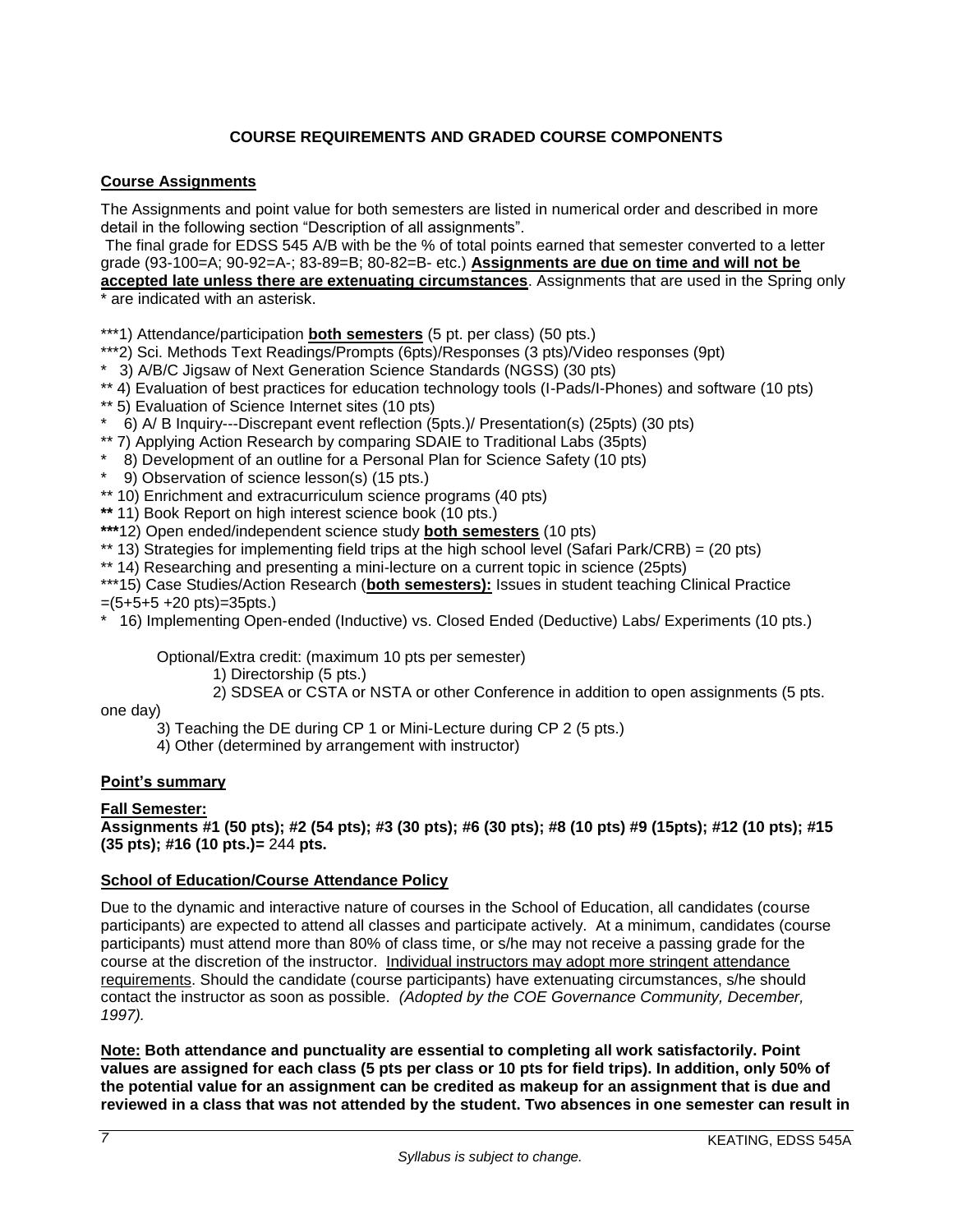<span id="page-7-0"></span>**a minimum of one grade lower; three absences can result in a non-passing grade (unless there are extenuating circumstances). Late arrivals will be penalized at the discretion of the instructor.** 

# **GENERAL CONSIDERATIONS**

# <span id="page-7-1"></span>**CSUSM Academic Honesty Policy**

Students will be expected to adhere to standards of academic honesty and integrity, as outlined in the Student Academic Honesty Policy. All assignments must be original work, clear and error-free. All ideas/material that are borrowed from other sources must have appropriate references to the original sources. Any quoted material should give credit to the source and be punctuated accordingly.

Academic Honesty and Integrity: Students are responsible for honest completion and representation of their work. Your course catalog details the ethical standards and penalties for infractions. There will be zero tolerance for infractions. If you believe there has been an infraction by someone in the class, please bring it to the instructor's attention. The instructor reserves the right to discipline any student for academic dishonesty, in accordance with the general rules and regulations of the university. Disciplinary action may include the lowering of grades and/or the assignment of a failing grade for an exam, assignment, or the class as a whole.

Incidents of Academic Dishonesty will be reported to the Dean of Students. Sanctions at the University level may include suspension or expulsion from the University.

Refer to the full Academic Honesty Policy at: [http://www.csusm.edu/policies/active/documents/Academic\\_Honesty\\_Policy.html](http://www.csusm.edu/policies/active/documents/Academic_Honesty_Policy.html)

# <span id="page-7-2"></span>**Plagiarism**

As an educator, it is expected that each candidate (course participant) will do his/her own work, and contribute equally to group projects and processes. Plagiarism or cheating is unacceptable under any circumstances. If you are in doubt about whether your work is paraphrased or plagiarized see the Plagiarism Prevention for Students website [http://library.csusm.edu/plagiarism/index.html.](http://library.csusm.edu/plagiarism/index.html) If there are questions about academic honesty, please consult the University catalog.

# <span id="page-7-3"></span>**Students with Disabilities Requiring Reasonable Accommodations**

Students with disabilities who require reasonable accommodations must be approved for services by providing appropriate and recent documentation to the Office of Disabled Student Services (DSS). This office is located in Craven Hall 4300, and can be contacted by phone at (760) 750-4905, or TTY (760) 750- 4909. Students authorized by DSS to receive reasonable accommodations should meet with their instructor during office hours or, in order to ensure confidentiality, in a more private setting.

# <span id="page-7-4"></span>**Credit Hour Policy Statement**

Per the University Credit Hour Policy:

Courses with face-to-face instruction:

Since this course is considered a "lecture mode" of instruction per university policy, expectations are that students will spend a total of approximately 30 hours of class time per semester (2 credit class X 15 hours per credit= 30hrs). In addition, students are expected to spend about 4 hours per class meeting (2 hours per credit hour X 2 credits) in preparation, assignments and readings.

# <span id="page-7-5"></span>**All University Writing Requirement**

The writing requirements for this class will be met as described in the assignments. Every course at the university, including this one must have a writing requirement of at least 2500 words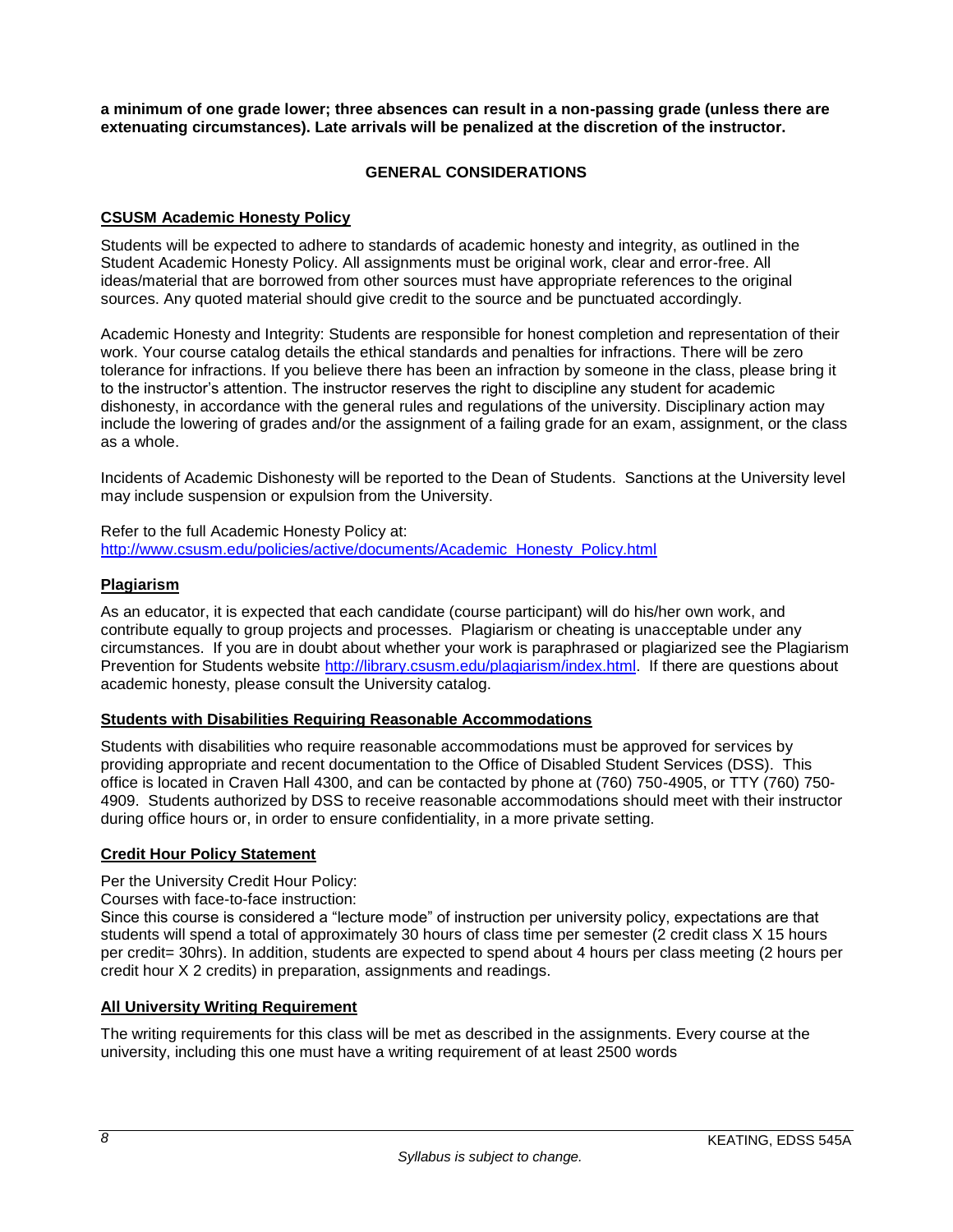# <span id="page-8-0"></span>**Electronic Communication Protocol**

Electronic correspondence is a part of your professional interactions. If you need to contact the instructor, email is often the easiest way to do so. It is my intention to respond to all received e-mails in a timely manner. Please be reminded that e-mail and on-line discussions are a very specific form of communication, with their own nuances and etiquette. For instance, electronic messages sent in all upper case (or lower case) letters, major typos, or slang, often communicate more than the sender originally intended. With that said, please be mindful of all e-mail and on-line discussion messages you send to your colleagues, to faculty members in the School of Education, or to persons within the greater educational community. All electronic messages should be crafted with professionalism and care.

Things to consider:

- Would I say in person what this electronic message specifically says?
- How could this message be misconstrued?
- Does this message represent my highest self?
- Am I sending this electronic message to avoid a face-to-face conversation?

<span id="page-8-1"></span>In addition, if there is ever a concern with an electronic message sent to you, please talk with the author in person in order to correct any confusion.

# **GRADING STANDARDS /OVERVIEW OF ASSIGNMENTS**

#### <span id="page-8-2"></span>**Description of all Assignments (by number): both semesters included**

**Assignment 1 Attendance and Participation** (each class counts 5 points) In the event of an absence any assignments due that night could receive only 50 % of the potential credit (if made up) since you were not there to interact and discuss the assignment with your colleagues.

**Assignment 2 Science readings in text** (9 points each chapter) Each chapter is assigned a value of nine points that includes your response to a prompt = 3 pts. (See specific text chapter) as well as your response to others on EDMODO (3 pts). This is followed by a discussion with your colleagues in class (3 pts). **You are expected to respond to at least two students and myself on EDMODO for each assigned reading.**

#### **Assignment 3 – Understanding and applying the Next Generation Science Standards (NGSS)** (30 pts)

#### **Spirit of the assignment:**

This assignment overviews what (content) should be taught and what (process/strategies) research suggests is most effective in teaching science to all students. This overview will lead to you and your team to apply your understanding of these standards and strategies by integrating them in an inquiry-based lesson. These same skills will be elaborated on throughout the course and during CP 1 and 2 and will be applied numerous times in other assignments. It is also essential to your training as a science teacher to understand the general principles of this new paradigm as you seek potential employment.

More specifically your colleagues, as members of different science subject matter teams, will assist in overviewing the entire NGSS (by using the jigsaw method). This beginning learning process consists of three components 3a, 3b and 3c (see specifics below).

**In 3a,** you will individually read and respond to NGSS documents as well as view NGSS video's independently from the various areas of the NGSS (see two links under required texts (Flip Classroom model).

**In 3b,** you will individually use the information and examples from these documents to create an outline of a lesson plan (see specifics below).

**3C** will be completed in class with your subject matter team and consists of discussing the important ideas from the NGSS readings and sharing your lesson plan with your subject matter team (Jigsaw 1). Each subject matter team will choose one representative lesson to elaborate and enhance and use this to demonstrate their understanding of a specific standard for their content area (Physics, Chemistry, Earth or Life Science) for the entire class (Jigsaw 2). During the subject matter team presentation to the whole class (8 minutes) the following should be accomplished: 1) Present an overview of your inquiry based mini- lesson; 2) Present a short overview of all the major standards expected to be addressed in your subject area; 3) Give a rationale for which standards might be de-emphasized or eliminated if time is a factor; 4) Address questions from other subject level teams. Team in class. **It's essential to your beginning understanding**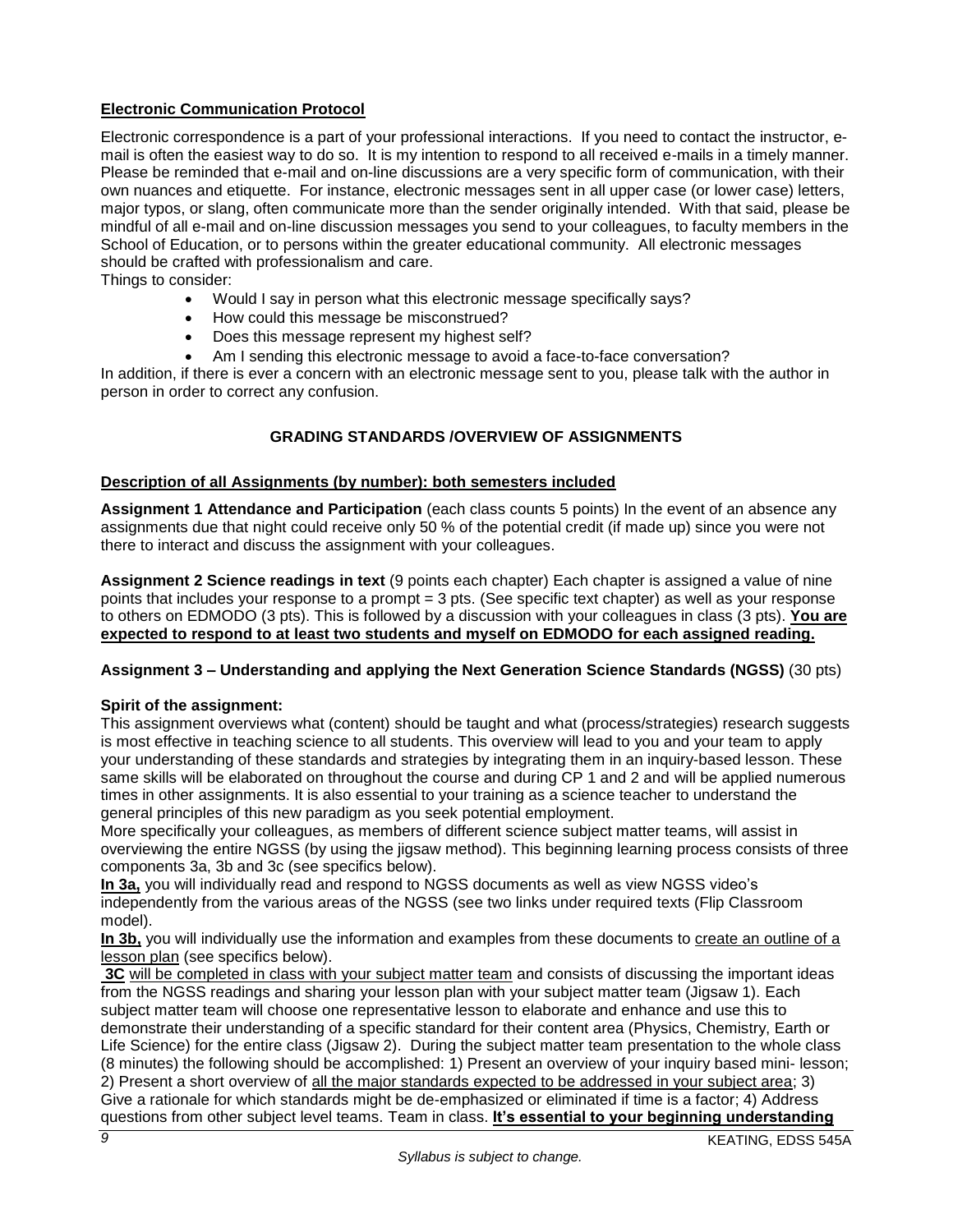**of NGSS that you do the reading, responses and individual lesson plan BEFORE you meet with your subject matter team in class. These activities are part of the credit for Class #1**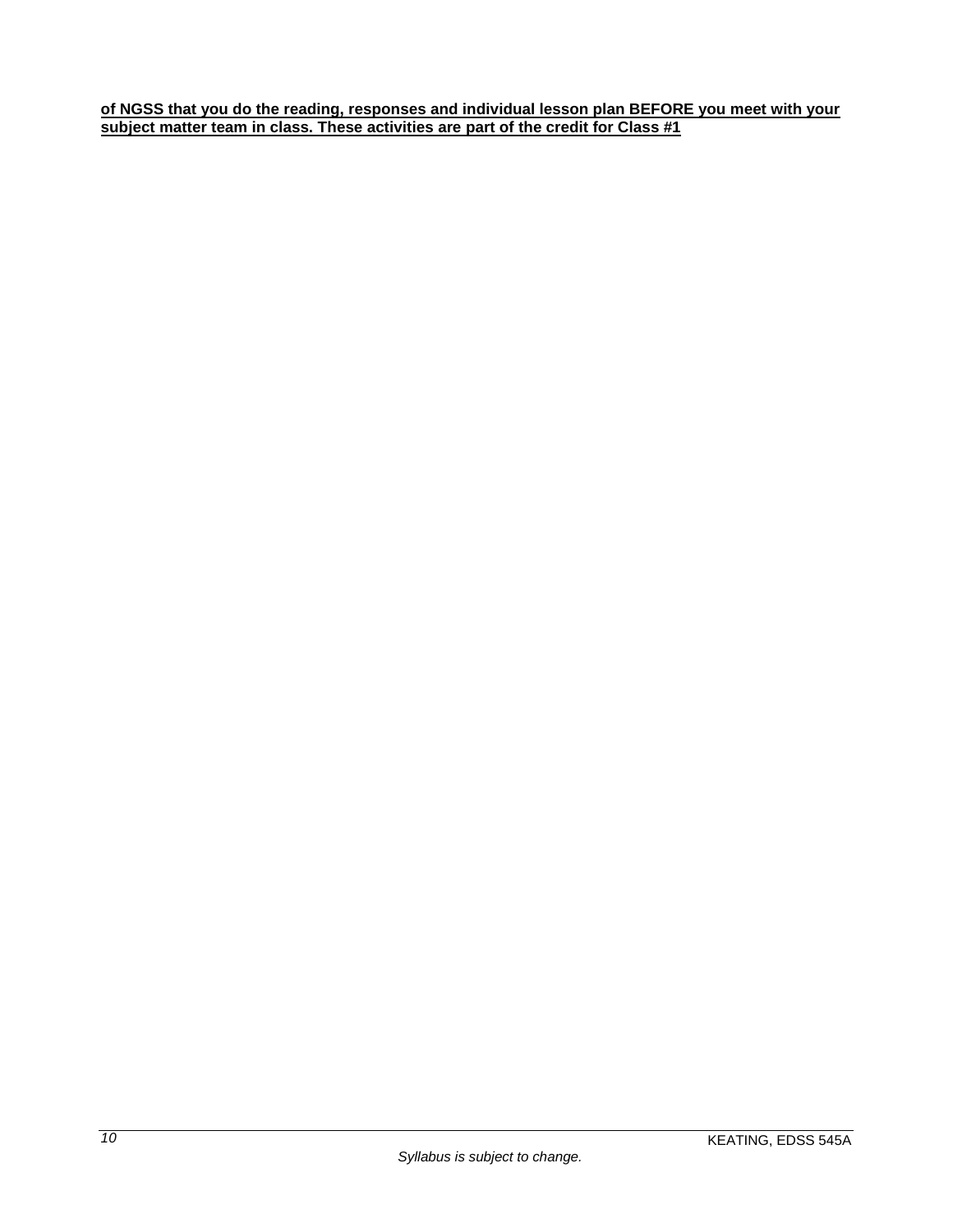# **NGSS Standards/Framework specific tasks**

**3A Individual Work (prior to class)** (10 points) Use this link to assist as an overview <http://www.nextgenscience.org/next-generation-science-standards>

#### **Read and outline the following Framework sections and suggest questions for discussion in class**

from the NGGS that are representative of a beginning understanding: 1) NGSS Front Matter (Executive Summary); 2) Structure of the NGSS (How to Read it); 3) Conceptual Shifts (How is it different); 4) View these two videos: "Why NGSS" and "NGSS Overview"; 5) **Briefly (only) overview the introductions for the following sections:** Sections D-J.

# **Read and summarize all the NGSS standards for your major subject matter area (Grades 9-12**

**Physical/Chemical, Life or Earth and Space Sciences)** Use the CA/NGSS link= <http://www.cde.ca.gov/pd/ca/sc/ngssstandards.asp> since this provides some examples and clarifications that might be useful. From these standards select **at least one standard** to create a lesson outline as described in 3B below.

#### **3B Individual work (prior to class) Science subject standards response (only your subject area)** (10 points)

 Using the standard (s) you chose for your subject area in 3a 1) Write the standard(s) and the context of the lesson; 2) come up with a brief description of an **inquiry based lesson activity** that students in that subject area can do to assist in understanding the standard and; 3) explain in what ways you would assess their knowledge and 4) how could this lesson incorporate the other ideas discussed from the NGSS concepts (cross discipline ideas; engineering/modeling concepts; applying technology and including math and language arts) as well as any other ideas suggested in the NGSS. Here is a link that describes a unit plan with a number of lessons linked to the ideas of the NGSS standards related to Bee Colony losses in the environment. It is very elaborate and of course beyond the scope of what you are doing here but could serve as a model of what might be done= [http://www.nextgenscience.org/sites/ngss/files/HS-LS\\_Bee\\_Colony\\_version2.pdf](http://www.nextgenscience.org/sites/ngss/files/HS-LS_Bee_Colony_version2.pdf)

# 3C.**Team preparation and presentation** (10 points)

- Get together with your team by subject areas (chemistry/ physics, biology, earth science). Look at the activities that everyone wrote up for Assignment 3b. Choose one that your team feels is the best representation of the application of the standards/frameworks or integrate two that may work together. Elaborate and enrich the original based on input from all members.
- As a team, write up a final lesson plan for the activity stating the standard(s) (with activities, assessment,). This lesson plan should integrate the ideas from the NGSS Standards as well as discussed in 3b above. Compose a **visual representation** of it. As a team, think about the entire set of standards for the subject area. ? Make a list to present to the class, and be prepared to give your reasons for your choices.
- Summary: In 8 minutes or less, 1) present a visual representation of your inquiry based lesson plan to demonstrate how a standard(s) and the major themes of the NGSS/ frameworks might be integrated into this lesson; 2) present an overview of the major standards expected to be addressed in your subject area; 3) which ones would your team de-emphasized or eliminate if time is a factor; 4) address any questions from classmates.

#### **Assignments 4 and 5 (Evaluation and Use of Technology Resources) Spring Semester Only Assignment 4 Internet Sites (10 pts); Assignment 5 Technology tool/software as utilized by the I-Pad (10 pts)**

**Spirit of the Assignment:** Individually explore Internet resources (web pages, simulation games etc. and technology tools and apps (such as the I-Pad).

For assignment #4 explore in detail at least one Internet site that is a valuable for teachers or students for information, simulation etc. List the URL and access it on Smart classroom projector and navigate the site and explain how you would use it in your classroom.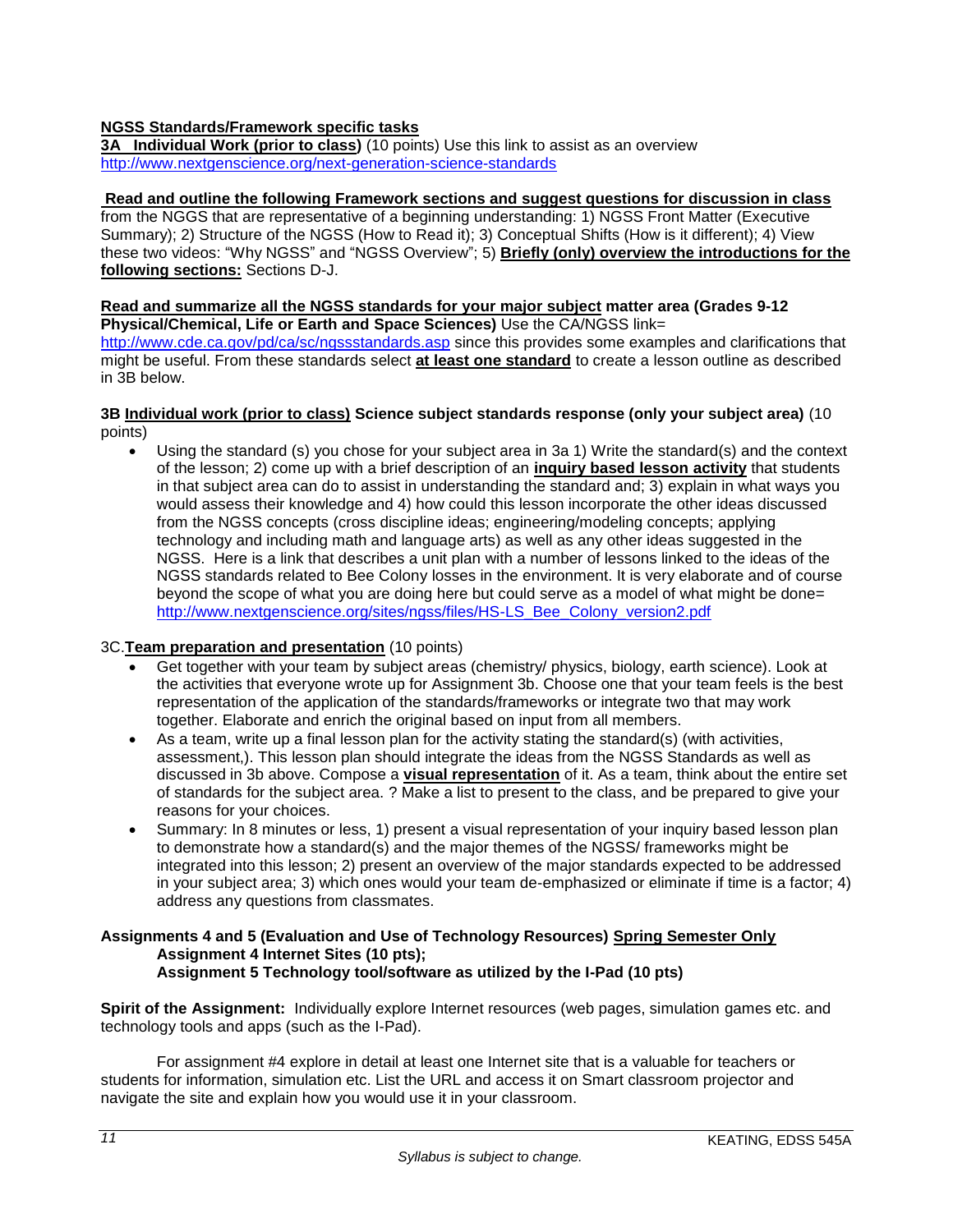For assignment #5 explain or demonstrate a tool or strategy for using the I-Pad Demonstrate it in front of class and how you would apply it to the Science classroom.

# **Assignment 6: Inquiry based Discrepant Event Presentation** (30 pts)

**Spirit of the Assignment:** To develop and teach a particular kind of a science inquiry lesson that teaches both Science thought processes and science content (applies the NGSS standards). You will practice your discrepant event **prior to presentation in class** with a middle or high school age student(s) and reflect on the student's responses and their understanding/misunderstanding and make appropriate modifications. You will then present your modified discrepant event to the class and give a copy of the lesson plan to each class member (see model lesson from "Bouncing Balls" DE Presentation or Discrepant Event Textbook). **Teaching and reflecting on the DE with your class from CP 1 will be rewarded with extra credit (Lesson Study Model)**

# 6a. **Discrepant Event Lesson Plan and Presentation** 25 points

- Select a discrepant event lesson that connects to the subject matter of your CP1 experience. As a model for your lesson plan you can get one from Discrepant Events, by Keating, or go to another available resource. Be sure to include an appropriate NGSS (as well as some of the elements suggested by these) or CA standard (s).
- Get together the materials needed for the discrepant event.
- Practice doing the event on your own and then with some student aged individuals (see 6 B).
- Make sure you understand the science behind the event.
- Do your discrepant event with at least one middle or high school age student prior to doing it in class and take careful notes on the student's responses. (This ties in with Assignment 6b reflections.)
- Present your DE to the class as if they were your students. At some point, make sure you explain the context of the lesson and what would you do before and or after it (You may discuss your findings from the pre-event DE with your classmates as part of this presentation.
- You are limited to 15 minutes of actual presentation time.
- After presenting your event, give a copy of the DE lesson plan to each member of the class and your reflective individual journal to the instructor (see 6B)
- Using what you learned by doing it at least twice (Lesson Study Model) apply this DE to one of your courses in CP 2 (optional but extra credit (5 pts.) for doing it and reporting on how it went)

# 6b. **Discrepant event journal (Reflection on Pre-Event)** 5 points

- Prior to presenting your DE in class, practice it as a pre-event discrepant event with a student, look at your notes and think about how it went. (You may realize that your event needs to be modified before you do it with the class.)
- **Hand in a written description** of what happened, with special attention to what the student said and did. Analyze the student's response: what portions of the event did the student understand (not understand) what was happening? Did they understand the underlying science concept? What modifications to what you say or do might be necessary for better understanding? **Share these ideas after you do the DE in class.**

# **Assignment 7: Applying Action Research to a Science Lab (SDAIE) modification (35 pts) Spring Semester (See Addendum B for Final Report Template) Spring Semester Only**

**Spirit of the Assignment:** Use an existing science lab or activity that you will use in CP 2 and rewrite it to be more appropriate for second language learners (use SDAIE/ELL techniques as discussed in this course (Ch. 12) as well as others you have had). You will use the action research model to evaluate its effectiveness by comparing outcomes of experimental lab (SDAIE) with a control (original lab or activity) using classes you teach in CP 2.

**Specifics of the assignment:** The assignment consists of four parts.

- Discuss readings and other resources related/connected to ELD Standards and related strategies as a basis for modification of existing laboratory activities.
- Display a copy of the original science lab or activity and revised SDAIE lab (5pts) explaining the adaptations you have made (5pts);
- Design an action research proposal using the action research design (see syllabus) and present this to the class for discussion (5pts).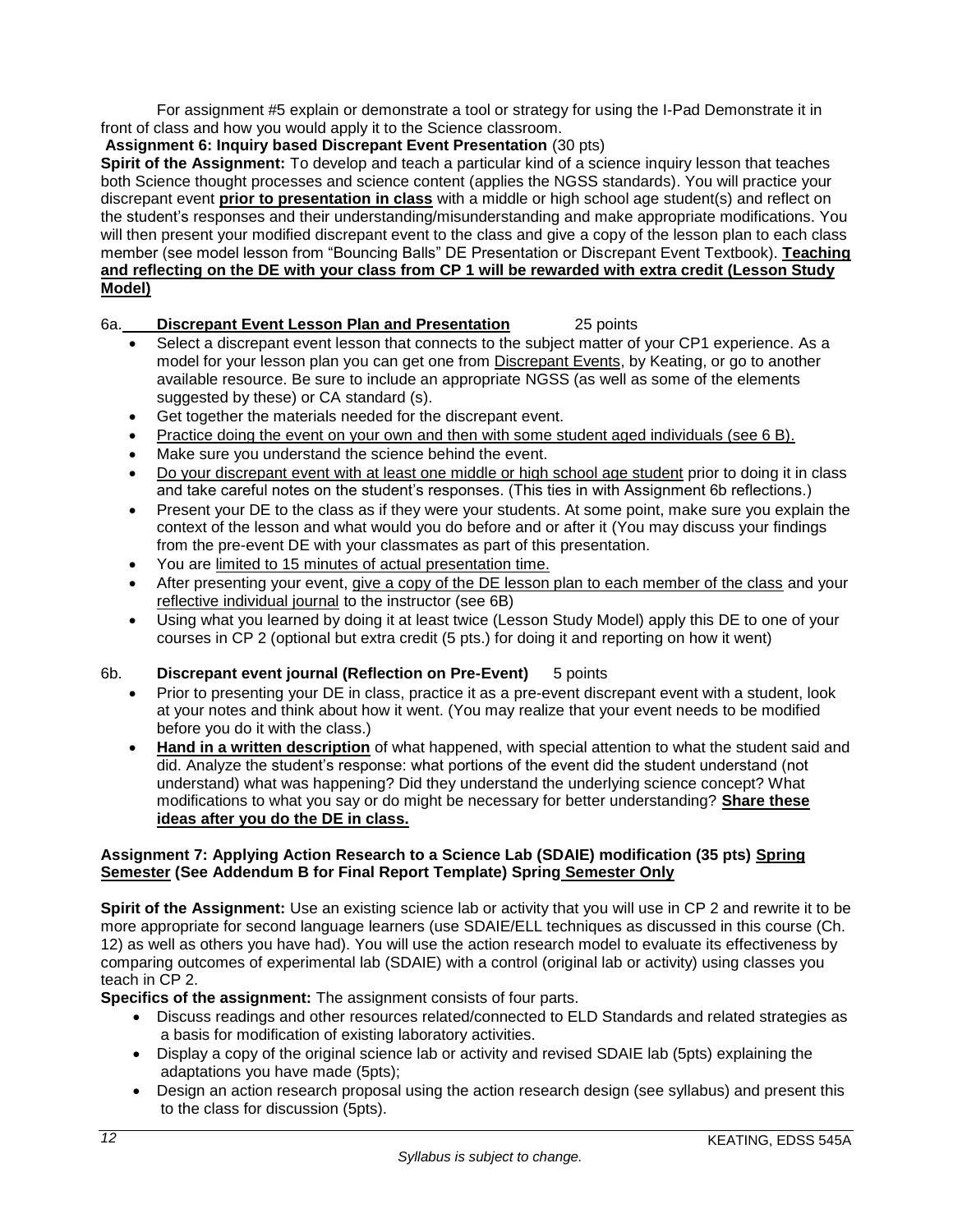• After you have completed the research present the findings (Final report= 20 pts) by comparing outcomes from the two lab classes one of which used the original lab (control) and another which used the modified SDAIE lab (experimental).

# **Assignment 8 Development of a personal Plan for Science Safety (10 pts)**

**Spirit of the Assignment:** Use readings from the safety manuals from (Flinn Scientific and CA Safety Manual and, Science Safety Chapter in text etc.) and the interview with a science teacher (CT) **to propose a written outline of a Plan for Science Safety** that you will (can) use within your science discipline. More specifically this might include: from your CT information/resources, safety contracts, demonstrations, laboratory protocols, lesson plans that they use, as well as any general experiences in dealing with science safety. This will be sent to EDMODO and shared with others during a class discussion.

# **Assignment 9 Observation of science lessons and teaching strategies** (15 pts.)

**Spirit of the assignment:** To objectively and formally observe and critically analyze a science lesson. During your observation/participation time you will find a science teacher who may or may not be your own master teacher. For #9 you will interview the teacher before and after the lesson. If possible, it's good to also talk with some of the students after the lesson (see some general guidelines and questions you may use for 9 below).

# **Some suggestions/ guidelines for completing 9 (15 pts)**:

GENERAL INFORMATION: grade level, subject area, description of the activity/standards as well as responses to some of the suggested prompts below should be sent to EDMODO and will be discussed in class.

### BEFORE (Interview)

- How did the teacher come to do this lesson? (Is it linked to the NGSS or CA Standards?)
- How did he/she pick the topic?
- Where did the materials come from?
- In general, how does the teacher think the student's have/ will respond to the lesson?
- Identify some students in the class who will like this lesson and do well on it.
- Identify some students who might have difficulty, either cognitively or behaviorally and describe the problems they are likely to have and how the teacher might adapt in consideration of this.
- **DURING (Observation)**
- Is there a written or unwritten plan for this lesson?
- Does it include some elements of inquiry (in the discourse, in the activity, in the assessments)? Does it contain /technology/engineering? Does he/she link the topic to other lessons/subjects?
- What are the objectives and or key questions (if this/these are unstated, you will have to figure them out)
- How does the teacher know that the objectives were met at the end of the lesson (formative or summative assessments)?
- How does the teacher know how the lesson is going as the lesson progresses/ whether the students are getting it? (Formative i.e. checking for understanding)
- Does the teacher make any adaptations to address the needs of the children who have difficulty (ELL/Special Needs)?
- Can you clearly follow the procedures the teacher is using as well as understand the science concept and do they relate directly to the objectives?
- What other non-instructional strategies supported or distracted from the teaching of this lesson?
- Were language arts skills (oral language, reading, writing) and or mathematical processes included in the lesson?

AFTER (your analysis, interview with teacher, and if possible, some students)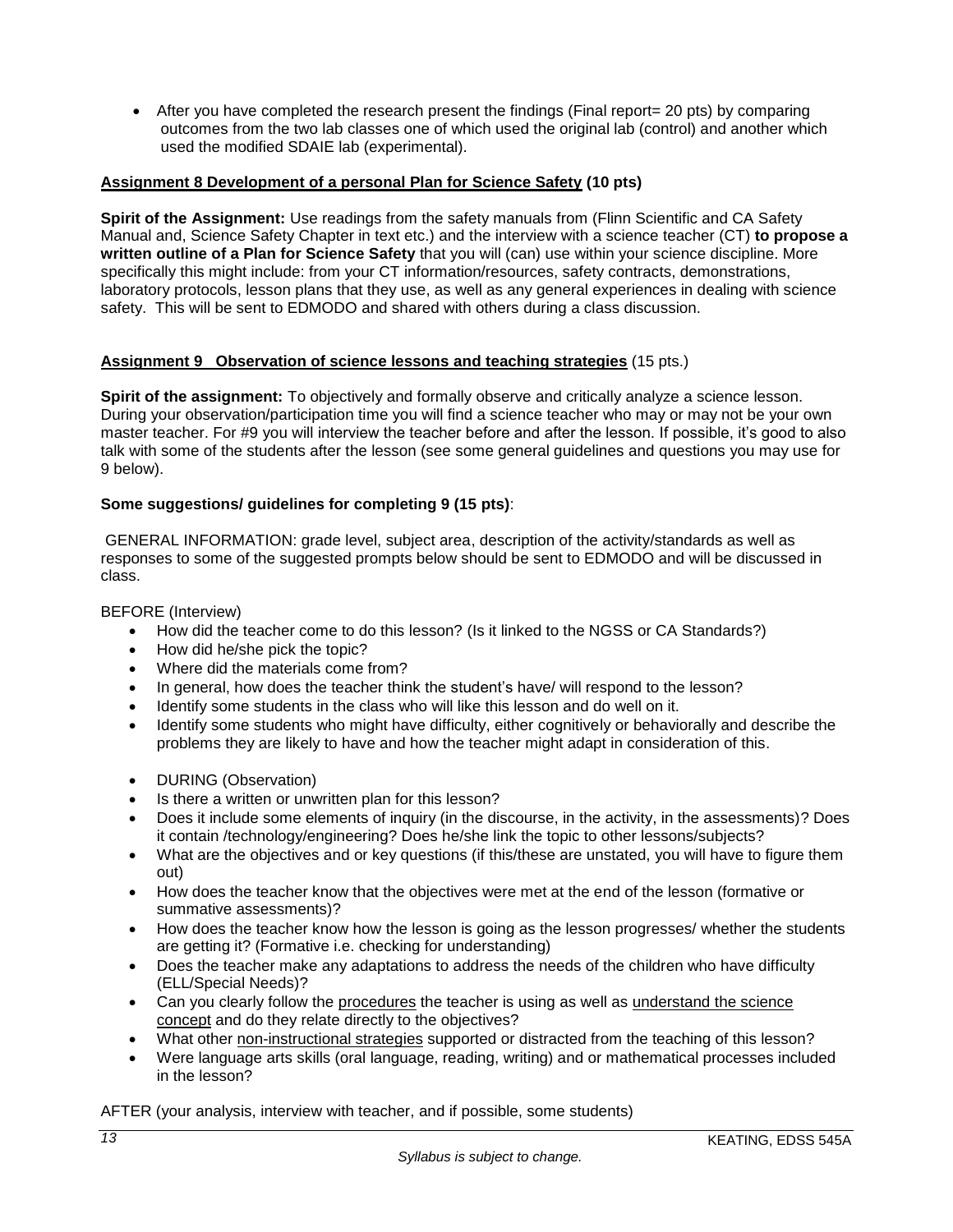- How successful (unsuccessful) was the lesson? Explain?
- Did the teacher correctly predict the performance of specific students?
- Did the adaptations (if there were any) work?
- How about the class as a whole were the students engaged?
- Did they learn the skills and or content? How did you know?
- Were there any logistical problems?
- If you taught this lesson, how would you change it? (Include as many things as you can think of. Even if the lesson was wonderful, come up with at least one modification of your own).

# **Assignment 10: Enrichment and Extracurriculum Science Programs (Spring Semester only (40 pts)**

**Spirit of the Assignment:** Students will research, overview and discuss some of the major extracurricular activities used in Science such as Science Research Projects (Science Fair/ Pure Science), Odyssey of the Mind (Problem Solving), Science Olympiad and Invention Convention (Applied Science). Two of these models will be applied by simulating the actual process used by teachers. The process includes the following: 1) Students will be assigned teams and specific problems for Odyssey of the Mind (Long Term Problem, Spontaneous Problem and Style) and the Invention Convention. 2) Using the processes recommended and timelines (and examples reviewed) teams will follow the processes and enter their formative tasks on Google Docs (instructor will provide ongoing feedback and evaluation on Google Docs for each team; 3) Teams will present their final solution to each project and be evaluated by the rubric (see syllabus) and compared to the other teams.

# **Assignment 11 Book Report on high interest science book (10 pts.) Spring Semester only**

**Spirit of the assignment:** read a new book in fiction or non-fiction that you would like to read for general interest, deep background or for inclusion in your own class. By reading yourself you increase the likelihood that you will include science reading as part of the curriculum for your own students. Share this electronically with your classmates.

For this assignment read, summarize, rate (1-5 with justification) and make recommendations on how you might incorporate into your teaching either directly indirectly. Share this formal review electronically with instructor and classmates as well as during the general class discussion.

#### **Assignment 12 Independent Study: Attendance at a formal or informal science event, presentation or site (10 pts each semester 20 pts in all) Both semesters**

**Spirit of the assignment:** By attending formal or informal outside events or sites, a science teacher is more likely to create assignments that encourage their own students to seek out such events/sites and include them as part of their curriculum. After having completed assignment # 12 write up a brief report summarizing it and how you might use it in your teaching. Two components: 1) do a 1-2 minute presentation in class and 2) send a copy to EDMODO.

# **Assignment 13 Attendance at a field trip to the Safari (Safari Park)/ Center for Reproductive Biology (Spring 20 pts)**

**Spirit of the assignment**: by attending this field trip students will: 1) general procedures for planning an implementing a field trip in science for all students including ELL; 2) how to access and use resources of the site in a variety of ways prior to the field trip; 3) Pre, during and post lesson plans that apply the science standards by using a) site prepared and modified curricular materials; b) original teacher developed and implemented curricular plans

# **Assignment 14** Research **a current issue or topic in science and present a mini-lecture that you can apply in your own class (es) (25 pts). Spring Semester only**

# **Spirit of the assignment**:

A) Research a current issue or topic that could be used in a class you are scheduled to teach in CP2. The instructor will model an inquiry-based mini-lecture or teaching science from argumentation that applies NGSS standards. A rubric will be developed through a class discussion based on information on effective lectures from Ch. 11 and used to evaluate each mini-lecture. During this 15- minute mini-lecture you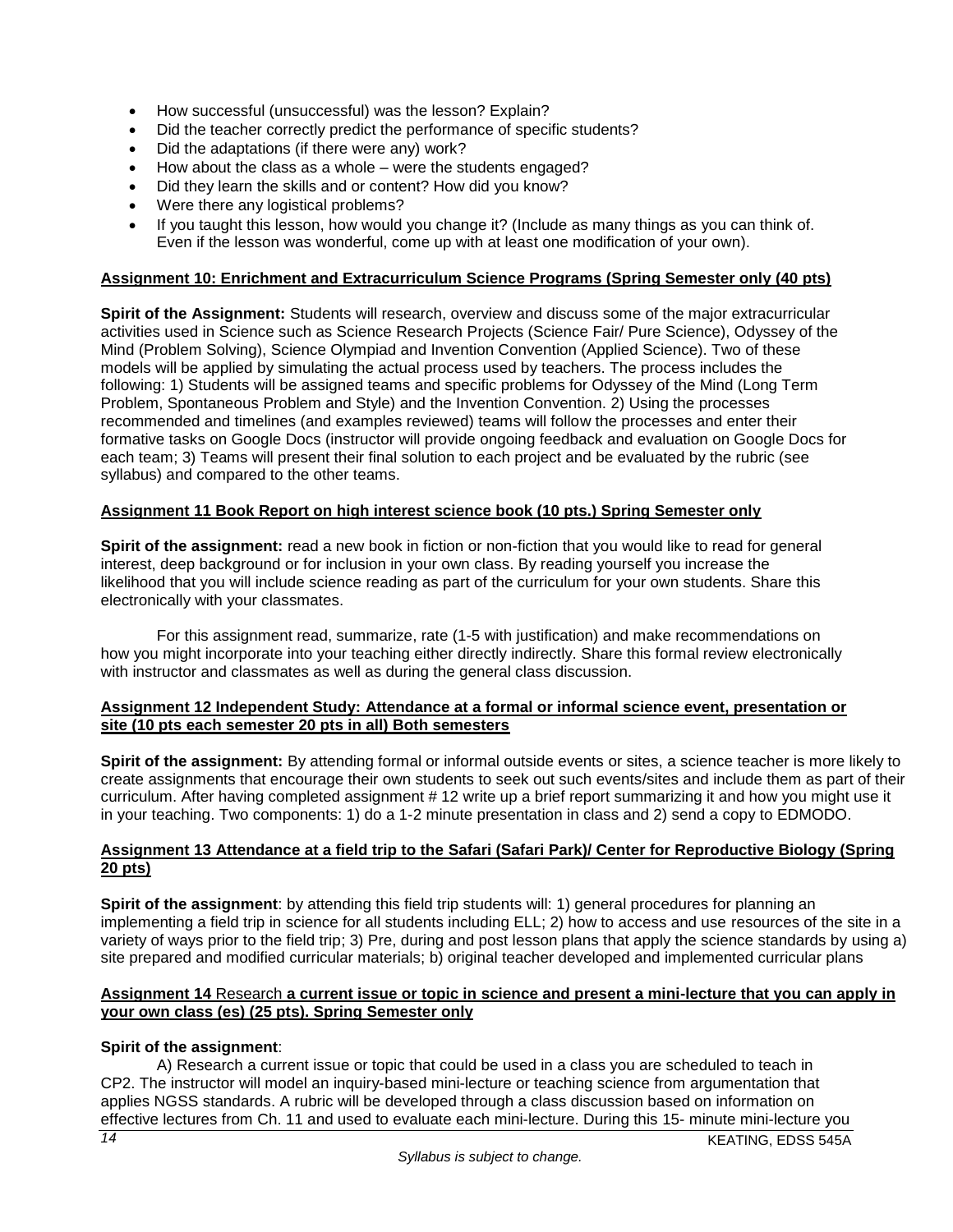model/integrate some of the effective pedagogical strategies discussed in class. The class audience and instructor will evaluate/provide feedback using the rubric for a Science Mini-Lesson. (20 pts)

 B) Optional extra credit (5 pts.). **Based** on this discussion, use your modified mini-lecture in a revised version as part of one of your lessons in CP 2. This can assist you in the development of a videotape lesson as part of TPA 4.

### **Assignment #15 Issues in Science Teaching (Case Study/Action Research Approach-See Addendum C): both semesters (35 pts each semester)**

**Spirit of the assignment:** Learn to apply a teacher-directed research model during CP 1 and 2 (Case Study/Action Research) in a collaborative setting that 1) addresses teaching issues/ problems (baseline data); 2) creates potential solutions (action plans) appropriate for the issue (related to content, curriculum, teaching strategy and (or) classroom management); 3) collects multiple sources of data to evaluate/analyze results; 4) report findings and suggestions/recommendations. Preliminary reports will track progress of study in collaboration with the class members. These include: #1 (Statement of issue(s) (5pts), #2 (Baseline data and action plans)(5pts.) and #3 (Preliminary Data) (5pts.). #4 Final written and oral Case Study report will be presented at the end of each semester. (20 pts.) =35 pts. Total

#### **Assignment #16 Comparing The Value of Open ended Inquiry/ Inductive Lab experiences to Closed Ended (Deductive) (10 pts.)**

**Spirit of the Assignment:** Teams will be presented with a problem called the "Paper Towel Experiment" and using the Scientific Method (or 5 E Inquiry Model) design an experiment using "tools" on hand. Teams share the design, data and findings of the experiment and (value /challenges) of having students use this model. Ideas for implementing and integrating inductive/inquiry learning in the Science classroom are shared.

# **Course Schedule/Calendar and Outline (subject to change and adaptation as needed):**

#### **Fall Semester EDSS 545 A: \*=Assignment/Reading due Note: Prior to Class #2 on September 28th please read and respond to the following readings and prompts:**

#### **Class #1 (Independent Reading/Responses) Complete prior to Class #2 (first in person class on September 28th**

**1) Read Ch. 1 and 2 (Assignment #2) from "Science Instruction…" Limit your response to the equivalent of a page or two and enter electronically in EDMODO (Under Small Groups Chapter 1 or Chapter 2). Directions on how to enroll in EDMODO will be sent via email.**

- **In Chapter 1 "Getting into Science Teaching" address these prompts: After reading the introductory vignette and her mentor teachers responses as well as the supporting materials explain what areas of instruction Mrs. Locke did well and areas she needs to improve? Look at Figure 1.1: What areas of science education from the chart do you think are particularly important. Comment on these. How do these reflect the way you were taught science in K-Higher Ed? Complete the Science Teacher Inventory. How did you do? Explain? What are your other questions from this reading?**
- **In Chapter 2 "Purpose of Science Teaching" address these prompts: After reading the vignette and responses: Why is it so important to put an emphasis on science literacy especially in general science classes? What are some of the factors that contribute to higher performing countries doing better in science than the USA (based on PISA and TIMSS studies? How can you as an individual teacher offset this? How do the NGSS and Common Core in Math and Language Arts address some of the limitations that resulted in the USA performing below the top performing countries? What are your other questions from this reading?**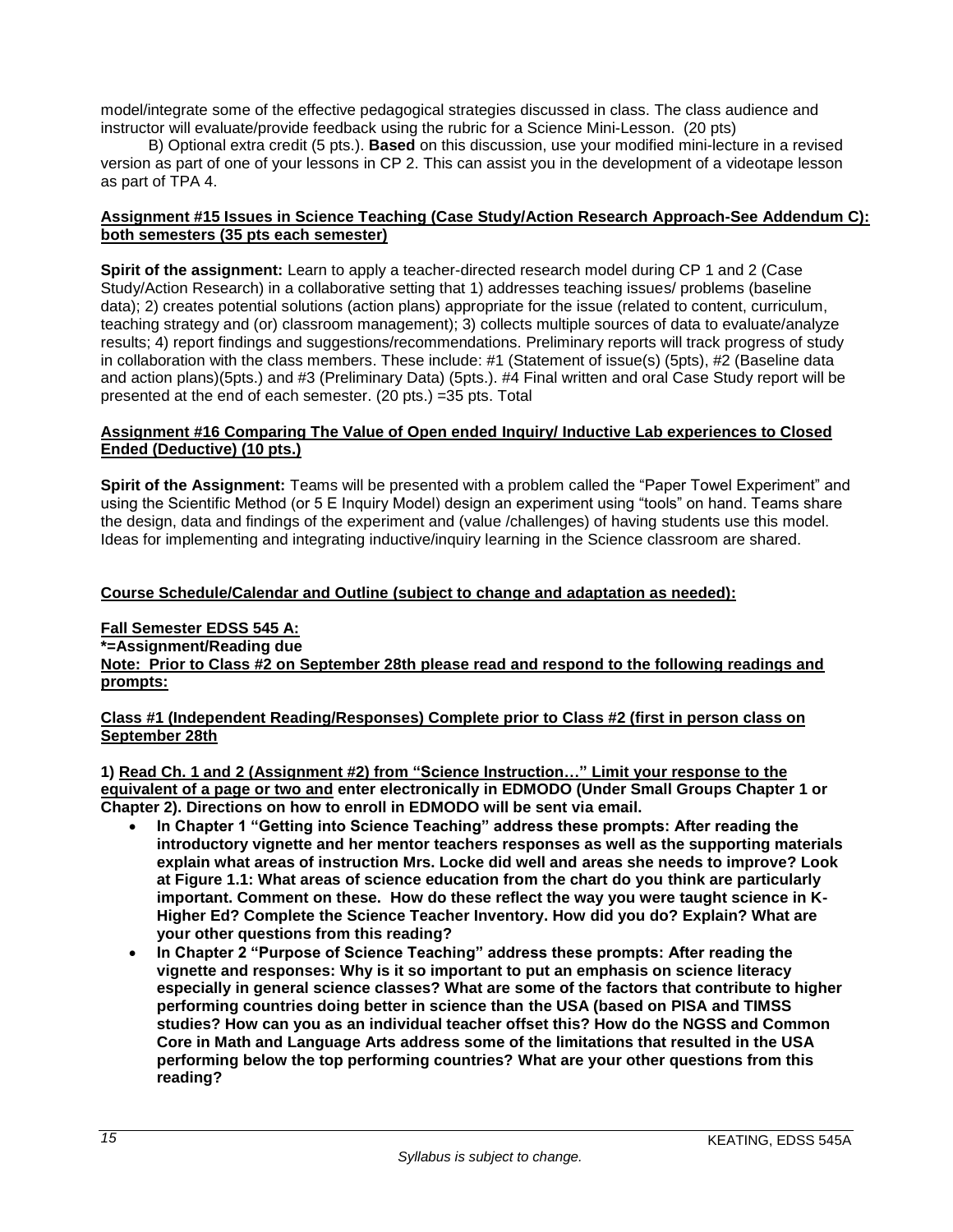**2) Assignment # 3 A and B – Understanding and applying the Next Generation Science Standards (NGSS)** (20 pts) Complete 3A and 3B before class #2 (3C =10 pts) will be done in class): **See directions under "Descriptions of all Assignments" pp. 9 for 3A, 3B and 3C.**

**3) Think about and be able to respond to these questions: Why is Science such a critical subject area for all students? How would you personally define Science? How should it be taught in high school? What do you think is important for you to learn this year in class/CP?**

**4) Read the syllabus** \*Read syllabus prior to class with special attention to the following: 1) copy fall semester grade sheet; 2) assignments required; 3) description of each assignment. BRING ANY QUESTIONS TO CLASS

# **Class #2 September 28 (Thursday 5:00-8:00 UH 439)**

- Class introductions
- \* Read syllabus prior to class with special attention to the following: 1) copy fall semester grade sheet; 2) assignments required; 3) description of each assignment. 4) Assigning directorships; 5) Course outline/objectives.
- BRING ANY QUESTIONS TO CLASS
- **Discussion of Reading responses and questions from Text Ch. 1-2 (put on EDMODO prior to class)**
- \*Prior to class be prepared to respond to these questions: **How would you define Science? How should it be taught in high school? What do you think is important for you to learn this year?**
- **Discussion of Graphic Organizer overview for EDSS 545 (in class)**
- **Introduction to inquiry based science** through the discrepant event (DE) model with in class presentation by Keating of "Bouncing Balls" (: Discussion of the basic pedagogical elements of an effective DE/Inquiry?)
- **Discussion of Readings from NGSS and overview of Assignment #3 A/B/C (to be completed in Class #3-#4.**
- Discussion of CT observation assignment #9 due in Class #5 (What was effective? What was ineffective? Recommendations for change?)

# **Review Assignments for Next time**: (to be discussed in class)

1) Sign up for dates for DE (2 presentations) Assignment # 6;

2) NGSS standards jigsaw by subject areas assignment #3a-c;

3) View this video prior to class to see a teacher applying the NGSS Standards=

https://www.teachingchannel.org/videos/cross-discipline-lesson-achieve (questions/comments/discussion in class)

# **Class #3-#4 September 30 (Saturday 9:00-300 in UH 439)**

- **\*NGSS Frameworks and Standards Jigsaw Assignment**\* **#3 a-c**
- **Discussion of NGSS Video**
- **Overview of TIMSS study and implications for Science Ed in US**
- **\*Discrepant Events (two) #6 a-b**
- **\*The use of Inquiry Based/Open ended/Inductive vs. Closed ended/deductive science lab experiments "Paper Towel Experiment" (in class) Assignment #16**
- **Introduction to the Compassionate Discipline Model (Keating Mini-Lecture #1) (will incorporate ideas from the Science Learning Environment**

# **Review Assignments for Next time:**

1) Address these prompts for Ch. 4 Assessing Science Teaching and send to EDMODO prior to Class #5; As described in the vignette why do you think many students do not perform well on summative assessments? What are some personal experiences that you have had or observed related to pre, formative and summative assessments? Give some examples of types of authentic/alternative assessments you think you will use in your own teaching? Questions on the chapter?

2) Discrepant Event (2 presentations)

3) Formal Observation of MT (#9) (What was effective? What was ineffective? Recommendations for change?) Send to EDMODO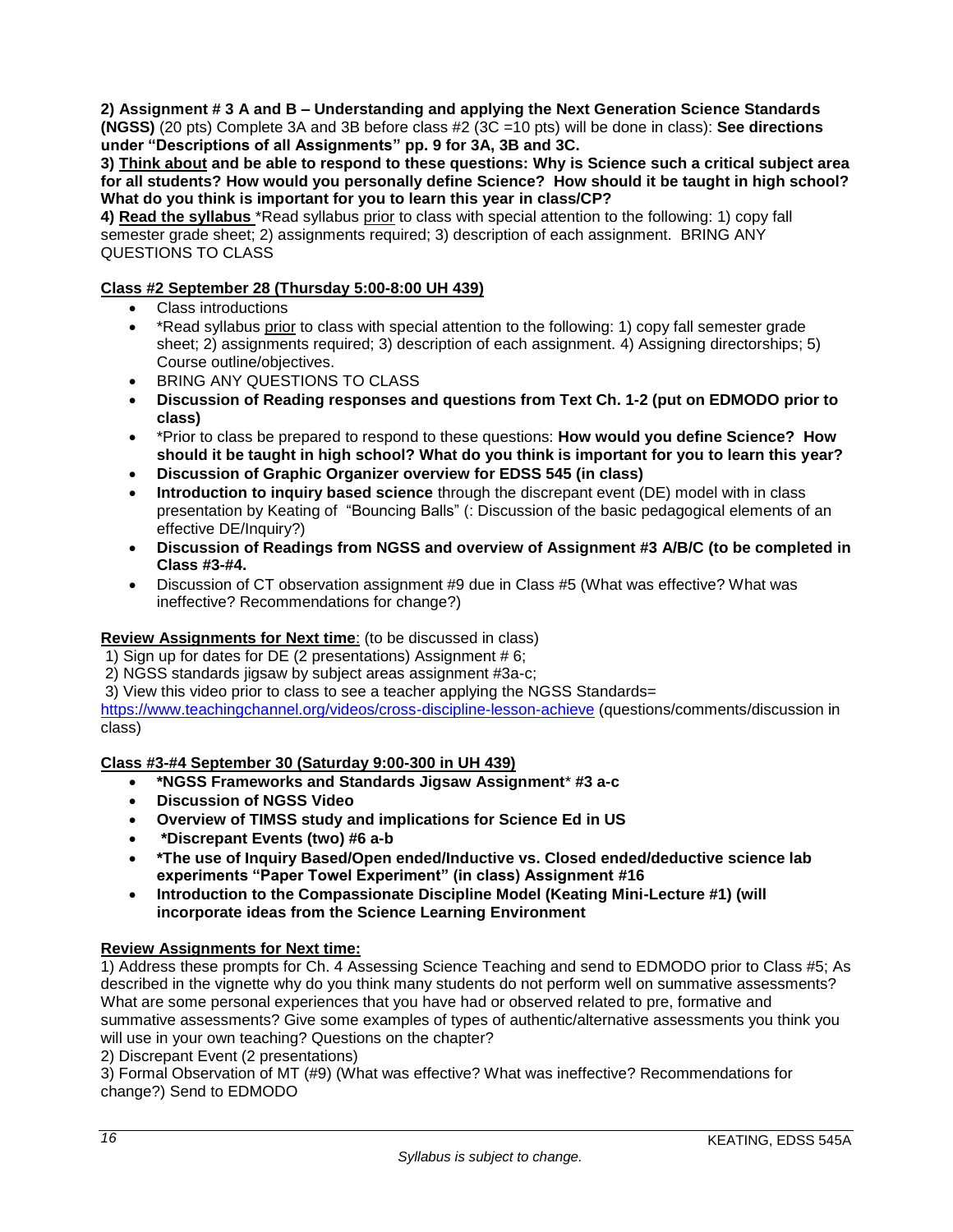4) Selection of a major problem or issue in Clinical Practice for Case Study 1 (this is preliminary report #1) for Assignment #15 (also see Addendum C in Syllabus for Case Study Model)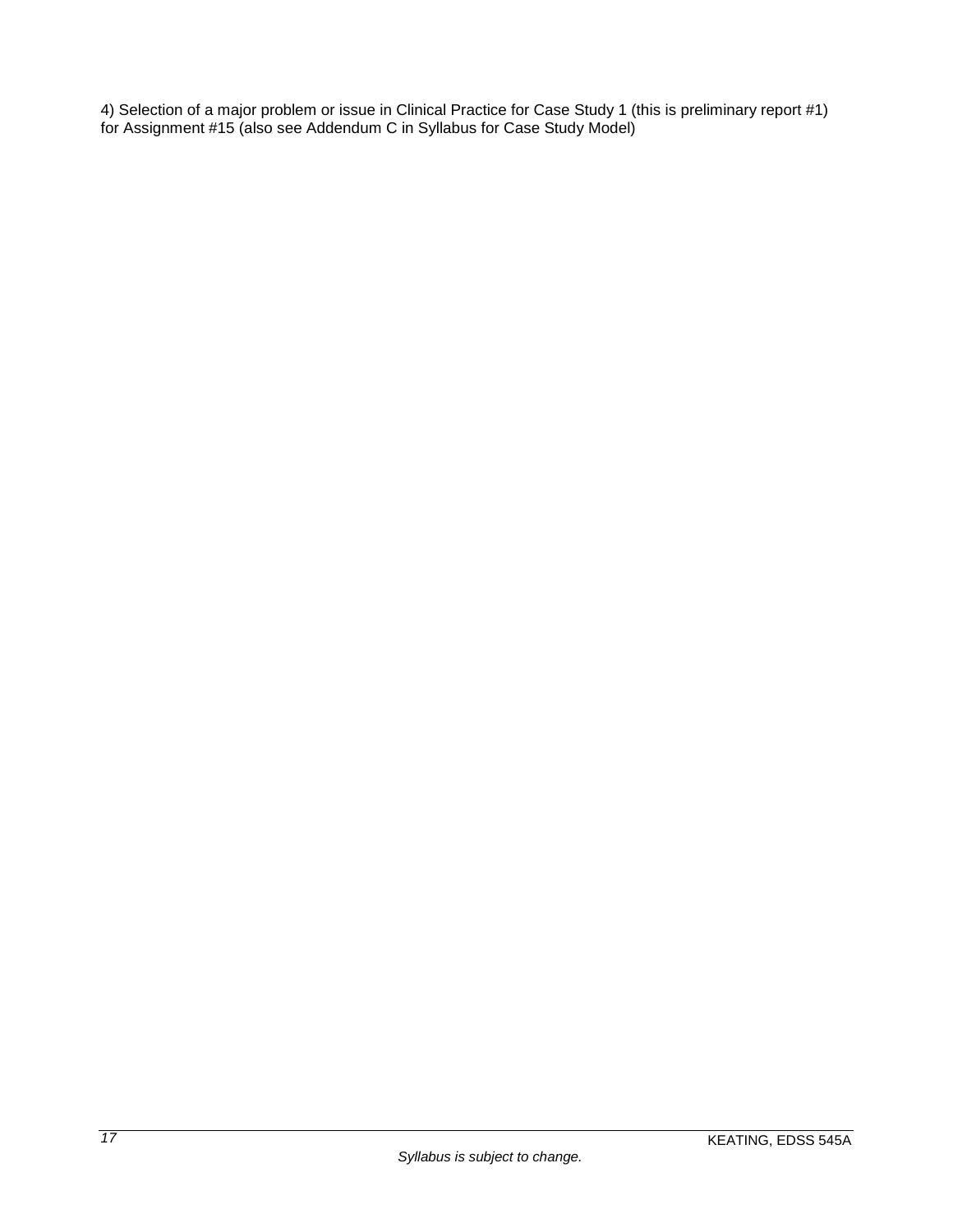# **Class #5 October 4: (Wednesday) 5:00-8:00 (UH 439)**

- **\*Discrepant event presentations (two)\* #6 a-b**
- **\*Discussion of Reading from Chapter 4 Assignment #2**
- **Discussion of Findings from MT Observation #9** (What was effective? What was ineffective? Recommendations for change?)
- **Discussion of major problem or issue in Student Teaching for Case Study 1 (this is preliminary report #1) See Case Study format model in Addendum C**

### **Review Assignments for Next time:**

1) Address these prompts for Chapter 8 Inquiry: How would you define inquiry for your students? Describe specific examples of each level of the Three Levels of inquiry you have seen or for which you have been a part of? Were the three critical elements of inquiry included (Phenomena, practice and outcomes)? Was it effective? How would you improve it? What are three examples of inquiry (pp. 145-154) you would like to include? What do you see as the three most critical challenges to doing inquiry? How will you overcome these? Other questions from the chapter?

2) Case Study 1 (preliminary report #2= baseline data and proposed action plans) Send to EDMODO 3) Discrepant Event (1-2 presentations)

### **Class #6 October 19 (Thursday 5:00-8:00 UH 439) Video Conference**

- **Guest Speaker (former student)**
- **Discrepant Events (two presentations) #6 a-b**
- **\* Discussion of /Reading Prompts in Text** (Chap 8 Inquiry) due in EDMODO)\*
- **Case Study 1 (preliminary report #2= baseline data and proposed action plans)**

#### **Review Assignments for Next time:**

- 1) Discrepant Events (1-2 presentations)
- 2) Identify action plans/ preliminary data for identified issue(s) for Case Study 1 Issues in Student Teaching Preliminary Report #3
- 3) Address these prompts for Chapter 5 "Teaching Science": Using the reflection sheet on p 86 to guide you evaluate the lesson described in the vignette and describe how you might adapt it? Which teacher attributes/dispositions do you need to work on and improve as described in pp. 88-91? Use the evaluation sheet found on p. 96 to assist in evaluating one of your science lessons in terms of your professional characteristics (attributes, teaching skills, instructional strategies and learning techniques (can be self, peer or CT or any combination). Results? Questions from the chapter?

#### **Class #7 Independent Study**: **No formal meeting**

# Sometime between September and Class # 9

**Assignment #12:** attend a science related informal or formal event or presentation equivalent in time and effort to at least one class session (3 hrs). This could be a field trip, museum, lecture, conference or some other equivalent experience that will assist you either directly or indirectly in becoming a science teacher. Your choice!! To complete this requirement: 1) complete a one-page summary with explanation of its potential applications to teaching; 2) send by email to all of us; 3) do a 1- 2 minute presentation to the class during class. The report and oral presentation should include a summary of what you learned and implications for your own teaching.

**Class #8 November 9th (Thursday 5:00-8:00) in UH 439) via Video Conference** 

- **Guest Speaker (former student)**
- **\*Discrepant event presentations (1-2)**
- **Discussion of response to prompts from Ch. 5**
- **Discuss your implemented action plan and any preliminary data** from Case Study Model for Assignment #15 (also see Addendum C in Syllabus for Case Study Model Final Report). This is preliminary report #3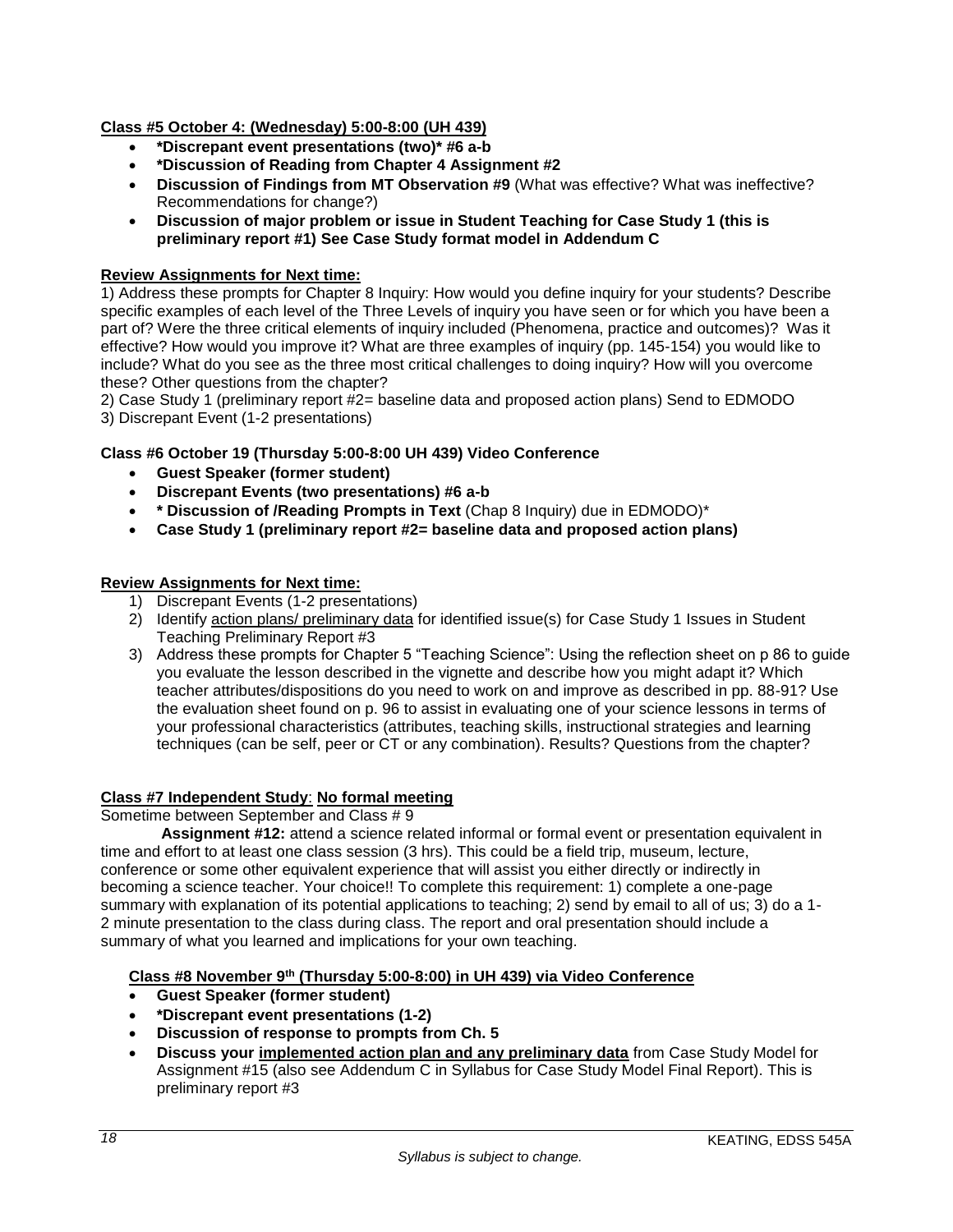# **Review Assignments for Next time:** Go over assignments for next classes:

- \* \*Prepare a written report/outline on your proposed Personal Plan for Science Safety (Assignment #8 based on:
- 1) Reading information from Chapter 14 (text) (As a prompt: Discuss the top five practices you would utilize and send to EDMODO)
- 2) Interviewing your CT for their best practices
- 3) Ideas from "CA Science Safety Manual" (see syllabus for link under required texts)
- 4) Ideas from Flinn Scientific Safety Teacher Resources (Steps to take.... =http://www.flinnsci.com/teacher-resources/safety/general-laboratory-safety.aspx) +(Video Link resource for Students first day=<https://youtu.be/5g0hNM91iyg>
- \*Report on Independent Study project (Assignment #12)

# **Class #9 November 30th (Thursday 5:00-8:00 in UH 439) via Video Conference)**

- **Guest Speaker (former student)**
	- \*Presentation/Discussion of Personal Plan for Science Safety assignment #8: Flinn safety manual + MT interview+ Ch. 14 Science Safety
	- \*Report on Independent Study project (Assignment #12) Send via email to all
	- **\*Discrepant event presentations (1-2)**

**Review Assignments for Next time:** Go over assignments for next class

1) Final Case Study Written Reports #15

**Class # 10 December 14th (Thursday 5:00-8:00 in UH 439) via Video Conference**

- **Issues in Clinical Practice 1: \* Final Case study report outcomes/discussion of #15 (Addendum C model) Send written report prior to presentation to EDMODO**
- **Discrepant Event presentations (1-2) and overview of the process**
- **Graphic Organizer of the course so far EDSS 545 A**
- **Instructor Evaluations**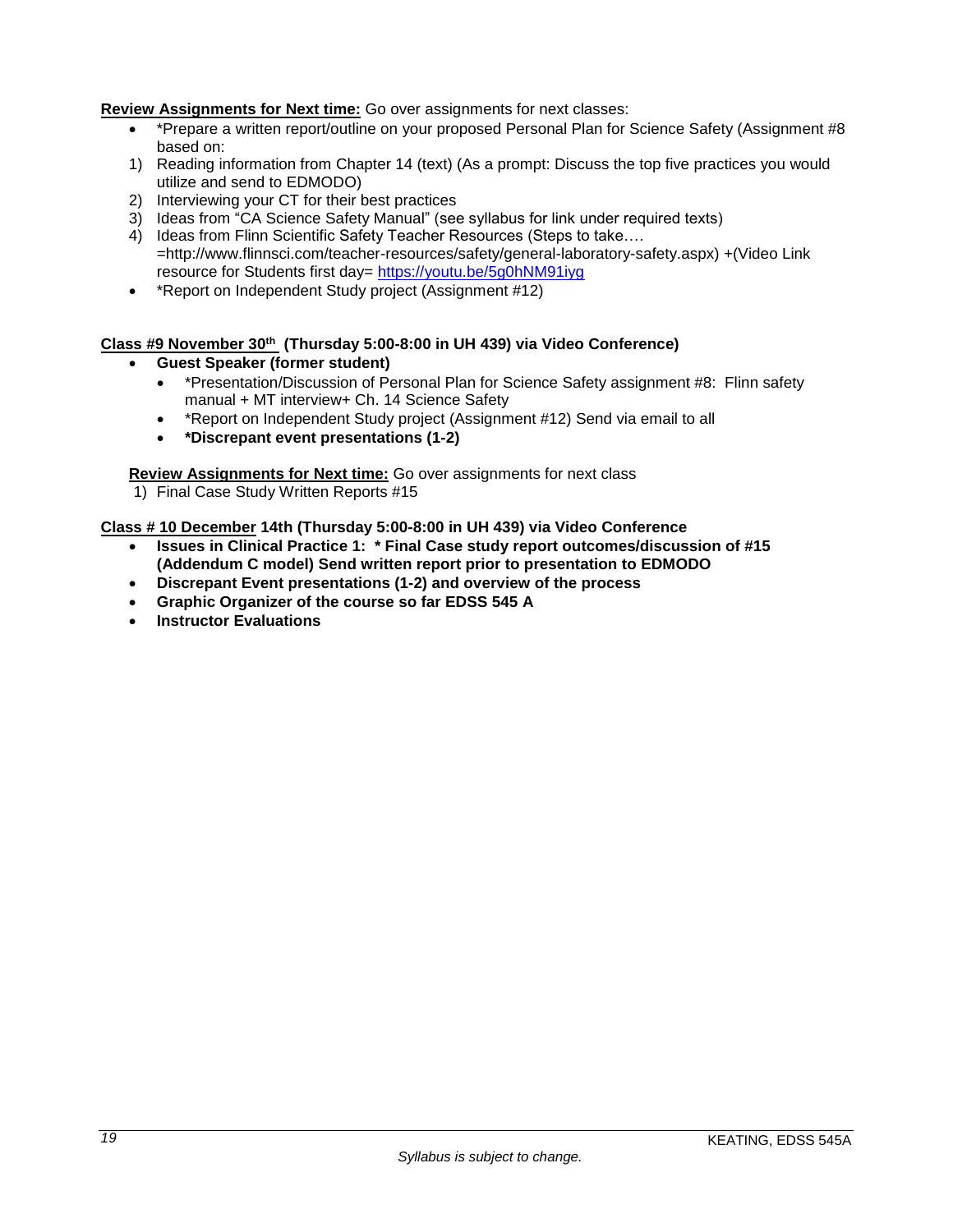# **ADDENDUM A GRADE SHEET FOR FALL SEMESTER EDSS 545 A**

**(Please make copy for grade folder)**

<span id="page-19-0"></span>**Name:**

**Assignment Number/Name**

**#1 Attendance (5 pts. each class) (50 pts.)**

|  |  |  | #2 Sci. Methods text reading responses (6 pts for posting + 3 pts for 3 responses to others=9 pts). |
|--|--|--|-----------------------------------------------------------------------------------------------------|
|  |  |  | Ch1____Ch2_____Ch4____Ch5_____Ch8______Ch14____Ch 6________ (extra credit) (54 pts.)                |

**#3 NGSS Frameworks/Standards= (30 pts.) 3a= Individual readings/responses= 10 pts. 3b= Individual lesson plan = 10 pts. 3c= Subject matter group presentation= 10 pts.**

**#6 Inquiry Based Lesson (Discrepant Event) (30 pts.) 6a= DE presentation and handout = 25 pts. 6b= Reflections on pre-lesson = 5 pts.**

```
#8 Personal Plan for Science Safety (Readings, interviews, Videos+ Final Plan) (10 pts.)
```
**#9 Observation report on observation of a Science Lesson (15 pts.)**

# **#12 Independent Study at a formal or informal event (report) (10pts.)**

**#15 Issues in Clinical Practice 1 (Case study/Action Research) (Prelim reports (5 pts) +Final (20 pts)=35 pts.)**

**Preliminary Reports (Problem, Baseline data, Action Plans, Data) + Final Report (see Addendum B)**

**#16 Open-ended (Inductive) vs. Closed-ended (Deductive) Experiments (10 pts.)**

|               | Total possible points = 244 pts. |
|---------------|----------------------------------|
| Points earned |                                  |
| Extra Credit  |                                  |
| Average/Grade |                                  |